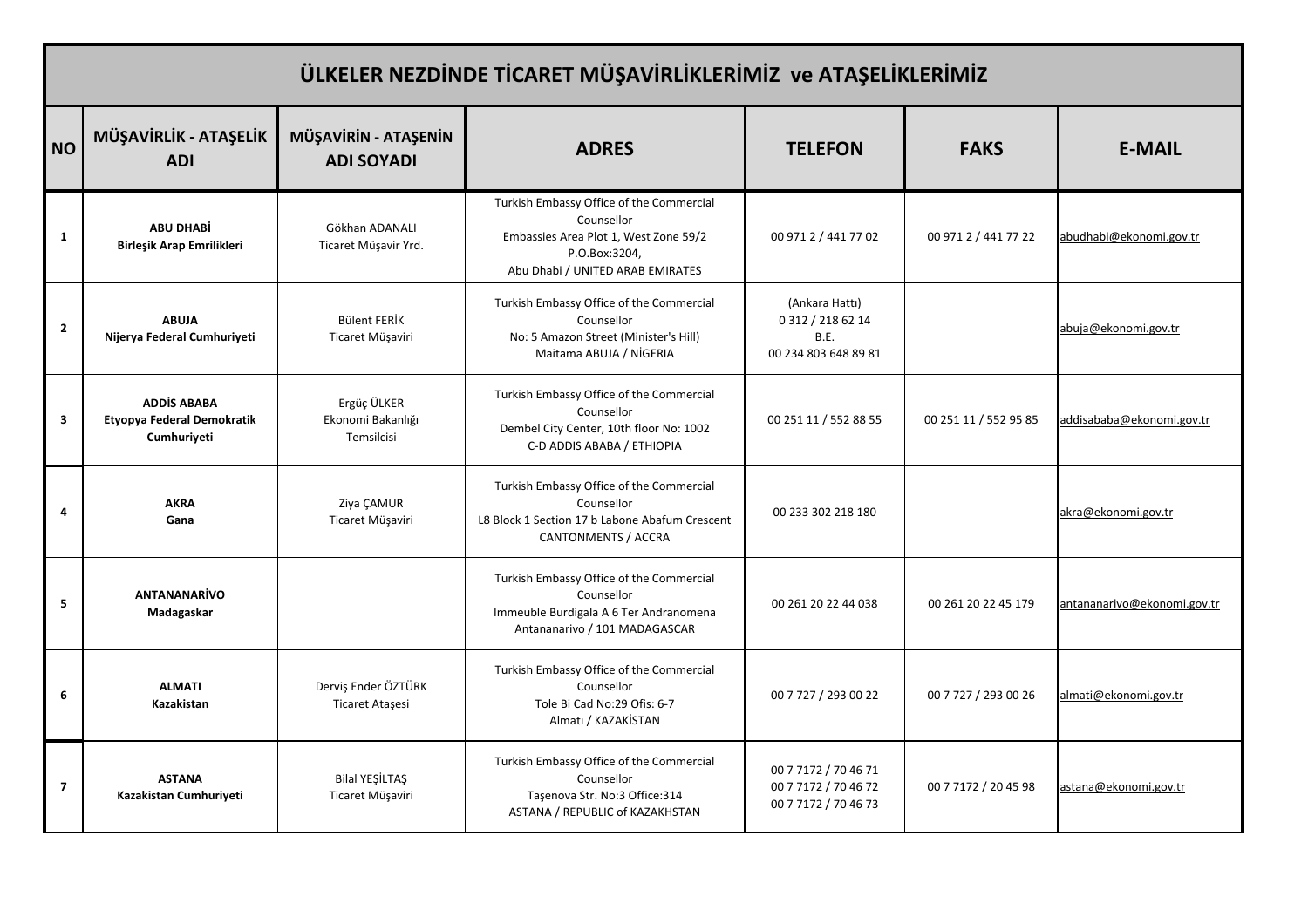| 8  | <b>AMMAN</b><br>Ürdün Krallığı        | Hüseyin DEMİR<br>Ticaret Müşaviri                                                | Turkish Embassy Office of the Commercial<br>Counsellor<br>P.O. Box 2062 11181<br>AMMAN / JORDAN                                  | 00 962 6 / 465 08 15<br>00 962 6 / 464 12 51<br>00 962 6 / 464 12 52 | 00 962 6 / 464 25 07   | amman@ekonomi.gov.tr     |
|----|---------------------------------------|----------------------------------------------------------------------------------|----------------------------------------------------------------------------------------------------------------------------------|----------------------------------------------------------------------|------------------------|--------------------------|
| 9  | <b>AŞKABAT</b><br>Türkmenistan        | Serdar AKAR<br>Ticaret Başmüşaviri                                               | Turkish Embassy Office of the Commercial<br>Counsellor<br>Shevchenko, 41/A ASHGABAT REPUBLIC of<br>TURKMENISTAN                  | 00 993 12 / 273 539                                                  | 00 993 12 / 273 536    | askabat@ekonomi.gov.tr   |
| 10 | <b>ATINA</b><br>Yunanistan            | Ali İrfan SAKALLIOĞLU<br>Ticaret Müşaviri                                        | Turkish Embassy Office of the Commercial<br>Counsellor<br>26, Righilis Str. 10674<br>ATHENS / GREECE                             | 00 30 2 10 / 722 21 96                                               | 00 30 2 10 / 724 29 48 | atina@ekonomi.gov.tr     |
| 11 | <b>BAĞDAT</b><br><b>Irak</b>          | Metin KİRKİN<br>Ticaret Müşaviri<br>Harun KOÇAK<br>Ticaret Müşaviri              | Turkish Embassy Office of the Commercial<br>Counsellor<br>Al Waziriya Mahalla: 301 Zukak: 5 No: 15 BAGHDAD<br>/ IRAQ             | 00 964 790 / 316 75 81<br>B.E.<br>0 312 / 218 60 10                  | 00 964 790 / 718 02 05 | bagdat@ekonomi.gov.tr    |
| 12 | <b>BAKÜ</b><br>Azerbaycan Cumhuriyeti | Gazi BİLGİN<br>Ticaret Başmüşaviri<br>Hüseyin Necip YAVUZ<br>Ticaret Başmüşaviri | Turkish Embassy Office of the Commercial<br>Counsellor<br>Samed Vurgun Küçesi No: 94<br>BAKU / AZERBAIJAN                        | 00 99 412 / 441 39 68                                                | 00 99 412 / 441 39 06  | baku@ekonomi.gov.tr      |
| 13 | <b>BAMAKO</b><br>Mali                 |                                                                                  | Commercial Counsellors Office Ambassade de<br>Turquie Cite du Niger 2, Rue 49, M-105<br>Bamako - MALİ                            | 00 223 / 449 01 802                                                  | 00 223 / 449 01 803    | bamako@ekonomi.gov.tr    |
| 14 | <b>BANGKOK</b><br><b>Tayland</b>      | Cumhur YAĞCI<br>Ticaret Müşaviri<br>Nesrin GÜNDOĞAN<br>Tic. Müş. Yrd.            | Turkish Embassy Office of the Commercial<br>Counsellor<br>61/1 Soi Chatsan, Suthisan Road, Huaykwang<br>10310 BANGKOK / THAILAND | 006627<br>274 75 31<br>00662/<br>274 79 13<br>00662/<br>274 79 14    | 00662 / 274 79 98      | bangkok@ekonomi.gov.tr   |
| 15 | <b>BARSELONA</b><br>İspanya Krallığı  | <b>Bekir ASLANER</b><br>Ticaret Ataşesi                                          | Turkish Consulate General Office of the Commercial<br>Attache<br>Paseo De Gracia, 46, 3-1<br>08007 BARCELONA / SPAIN             | 00 34 / 932 157 811                                                  | 00 34 / 932 151 301    | barselona@ekonomi.gov.tr |
| 16 | <b>BASRA</b><br><b>Irak</b>           | Abdullah DURSUN<br>Ticaret Ataşesi                                               | Turkish Consulate General Office of the Commercial<br>Attache<br>El Prayida 319 District 7. Street No: 10<br>BASRA / IRAQ        | 00 964 781 / 843 25 60<br>0 312 / 218 60 12                          |                        | basra@ekonomi.gov.tr     |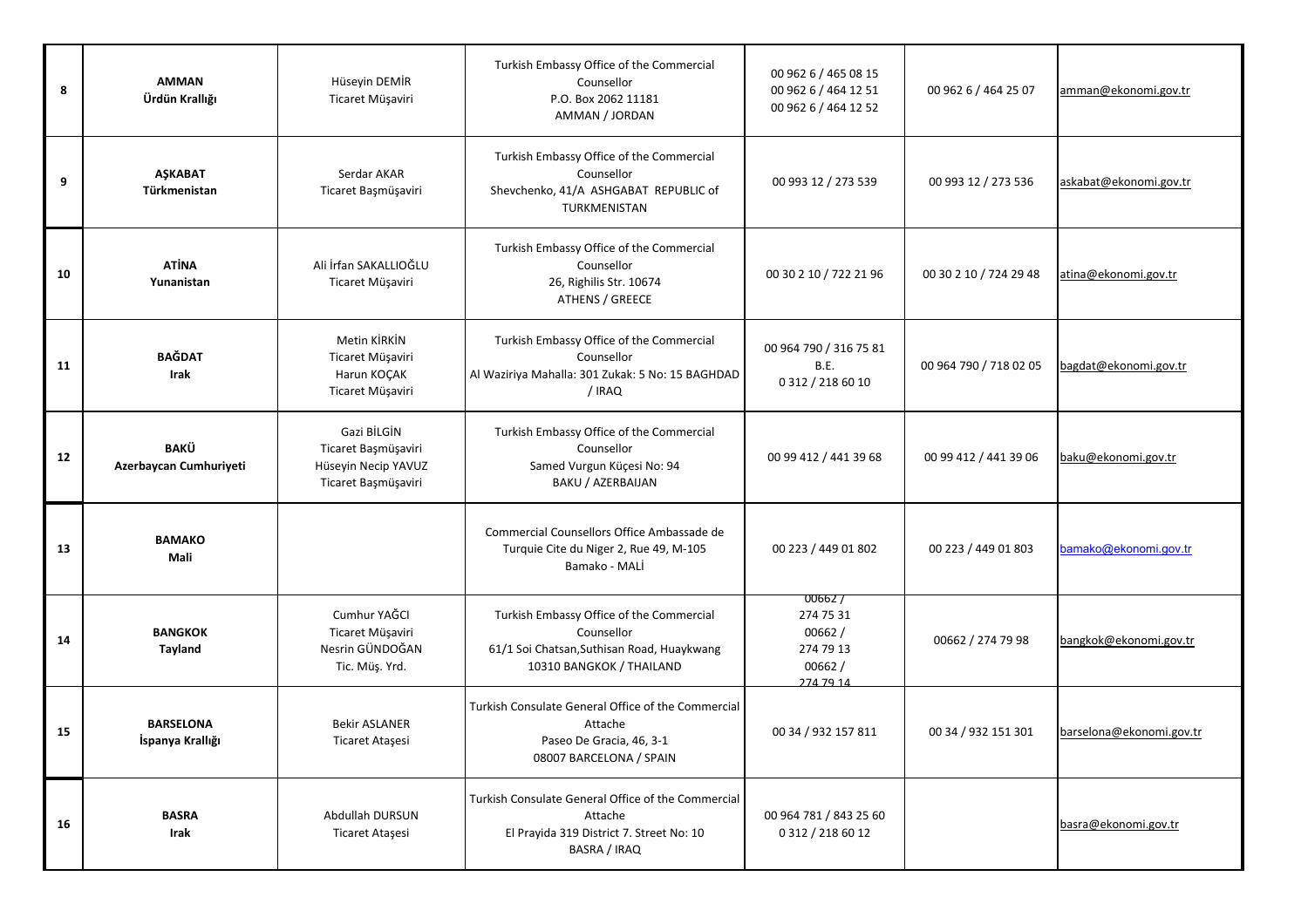| 17 | <b>BATUM</b><br>Gürcistan                                         | İsmail Volkan BERKER<br>Ticaret Ataşesi                                   | T.C. Batum Başkonsolosluğu PK:35 08600 HOPA -<br>ARTVİN / TÜRKİYE<br><b>Turkish Consulate</b><br>General Office of the Commercial Attache Ninoşvili<br>Kucha No:9 BATUMI / GEORGIA | 0 466 / 213 15 00<br>00 995 / 422276638 | 0 466 / 213 15 05<br>00 995 / 422270663 | batum@ekonomi.gov.tr      |
|----|-------------------------------------------------------------------|---------------------------------------------------------------------------|------------------------------------------------------------------------------------------------------------------------------------------------------------------------------------|-----------------------------------------|-----------------------------------------|---------------------------|
| 18 | <b>BELGRAD</b><br>Sırbistan                                       | Aliye Necla KİRKİN<br>Ticaret Müşaviri                                    | Turkish Embassy Office of the Commercial<br>Counsellor<br>Maglajska 8/3, Dedinje, 11000<br><b>BELGRADE / SERBIA</b>                                                                | 00 381 11 / 367 62 21                   | 00 381 11 / 367 62 19                   | belgrad@ekonomi.gov.tr    |
| 19 | <b>BERLIN</b><br>Federal Almaya Cumhuriyeti                       | Hüseyin ÖZTÜRK<br>Tic. Başmüşaviri<br>K. Kaan SÜRMELİ<br>Ticaret Müşaviri | Türkische Botschaft Handelsabteilung<br>Runge Str. 9 D-10179<br><b>BERLIN / DEUTSCHLAND</b>                                                                                        | 00 49 30 / 278 98 030                   | 00 49 30 / 278 98 040                   | berlin@ekonomi.gov.tr     |
| 20 | <b>BERN</b><br>İsviçre Konfederasyonu                             | Ali Deniz EMİRLİOĞLU<br>Ticaret Müşaviri                                  | Ambassade de Turquie Bureau du Conseiller<br>Commercial Lombachweg 33<br>3006 BERNE / SUISSE                                                                                       | 00 41 31 / 351 43 75                    | 00 41 31 / 351 43 55                    | bern@ekonomi.gov.tr       |
| 21 | <b>BEYRUT</b><br>Lübnan Cumhuriyeti                               | <b>Cahit VURAL</b><br>Ticaret Müşaviri                                    | Turkish Embassy Office of the Commercial<br>Counsellor<br>Riad El Solh Str. Abdel Razzak Bldg 1st Floor, Central<br>District BEIRUT / LEBANON                                      | 00 961 1 / 991 981                      | 00 961 1 / 991 982                      | beyrut@ekonomi.gov.tr     |
| 22 | <b>BİNGAZİ</b><br>Libya Arap Halk Sosyalist Büyük<br>Cemahiriyesi |                                                                           | Turkish Consulate General Office of the Commercial<br>Attache<br>Muruj Street Villa No:6 Fewhat Sharki P.O.Box:1453<br><b>BENGHAZI / LIBYA</b>                                     | 00 218 61 / 223 00 03                   | 00 218 61 / 223 00 02                   | bingazi@ekonomi.gov.tr    |
| 23 | <b>BİRMİNGHAM</b><br><b>ingiltere</b>                             | <b>Tankut AYDIN</b><br>Ticaret Başmüşaviri                                | Turkish Embassy Office of the Commercial<br>Counsellor<br>11 Waterloo Street, Suite 3 Floor 2 B2 5TB<br>Birmingham, West Midlands, UNITED KINGDOM                                  | 00 44 / 121 631 16 55                   | 00 44 / 121 631 16 54                   | birmingham@ekonomi.gov.tr |
| 24 | <b>BİŞKEK</b><br>Kırgızistan Cumhuriyeti                          | <b>Behzat ERTEN</b><br>Ticaret Başmüşaviri                                | Turkish Embassy Office of the Commercial<br>Counsellor<br>Moscovskaya 89, 720040<br><b>BEIRUT / KYRGYZSTAN</b>                                                                     | 00 996 312 / 90 29 34                   | 00 996 312 / 90 29 35                   | biskek@ekonomi.gov.tr     |
| 25 | <b>BOGOTA</b><br>Kolombiya                                        |                                                                           | Turkish Embassy Office of the Commercial<br>Counsellor<br>Calle 76 No:8-47 Bogota / COLOMBIA                                                                                       | 00 57 1 / 321 00 73                     | 00 57 1 / 321 00 76                     | bogota@ekonomi.gov.tr     |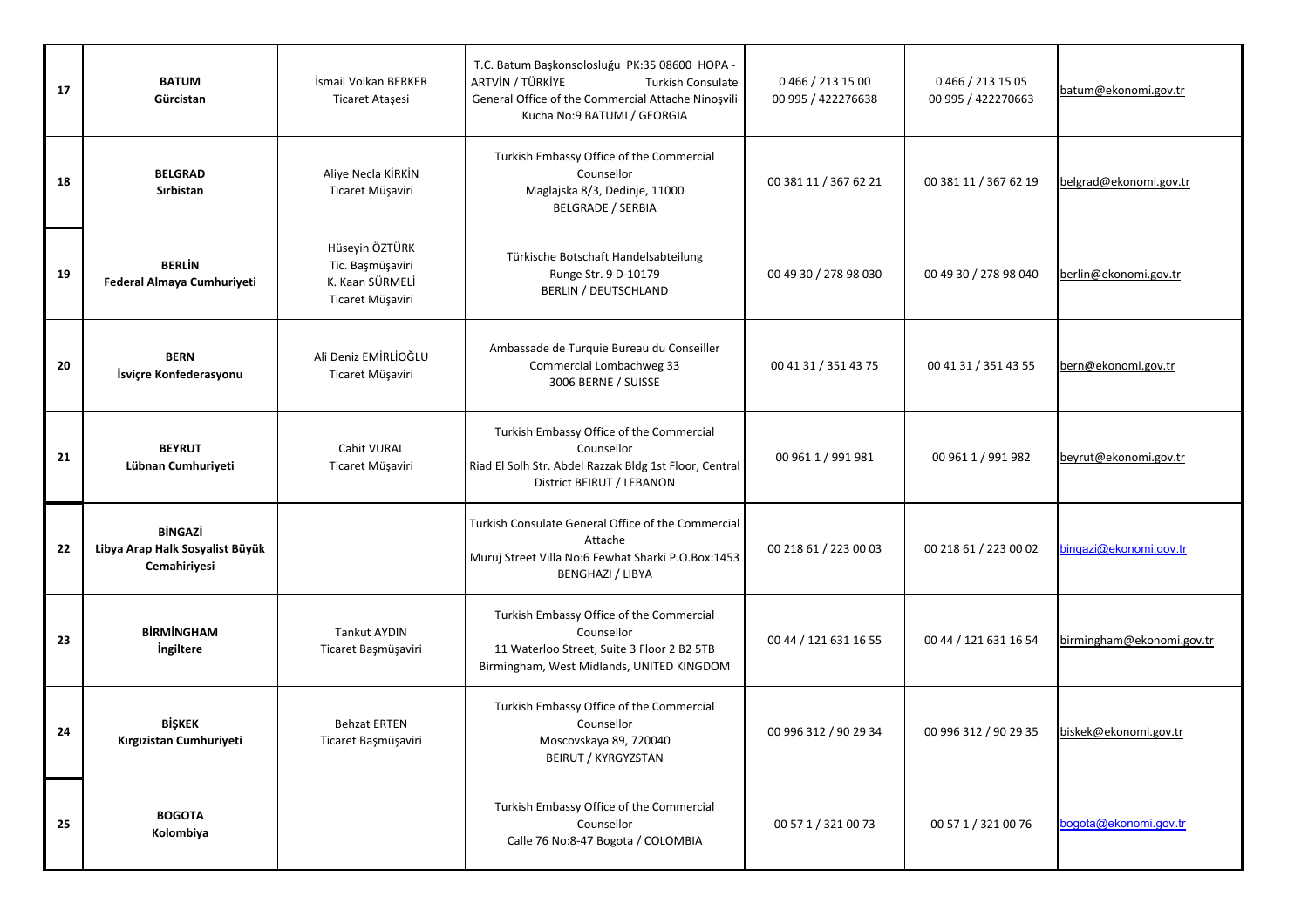| 26 | <b>BOSTON</b><br>Amerika Birleşik Devletleri                    |                                                                                       | Turkish Consulate General Office of the Commercial<br>Attache<br>31 Saint James Avenue, Suite 840,<br>Boston MA 02116 / USA                       | 00 1 857 / 991 1684                                               | 00 1 857 / 991 1686                          | boston@ekonomi.gov.tr      |
|----|-----------------------------------------------------------------|---------------------------------------------------------------------------------------|---------------------------------------------------------------------------------------------------------------------------------------------------|-------------------------------------------------------------------|----------------------------------------------|----------------------------|
| 27 | <b>BRATISLAVA</b><br>Slovakya                                   | Yeşim BAYAM PAKBEŞE<br>Ticaret Müşaviri                                               | Turkish Embassy Office of the Commercial<br>Counsellor<br>Holubyho 11, 811 03<br>Bratislava, SLOVAK REPUBLIC                                      | 00 421 2 / 5443 00 43                                             | 00 421 2 / 5443 0023                         | bratislava@ekonomi.gov.tr  |
| 28 | <b>BRÜKSEL</b><br>Belçika Krallığı                              | Dr.Tulû GÜRAKAN<br>Ticaret Başmüşaviri                                                | Ambassade de Turquie Bureau de Conseiller<br>Commercial<br>Rue Montoyer 4,<br>1000 BRUXELLES / BELGIQUE                                           | 00 322 / 513 94 28<br>00 322 / 514 29 78                          | 00 322 / 514 45 63                           | bruksel@ekonomi.gov.tr     |
| 29 | <b>BUDAPEŞTE</b><br><b>Macaristan Cumhuriyeti</b>               | Evrim DEMİRCİ SORANLAR<br>Ticaret Müşavir Yard.<br>Fatma Seda SEVGİ<br>Tic. Müş. Yrd. | Turkish Embassy Office of the Commercial<br>Counsellor<br>Török Kereskedelmi Tanacsos, H-1062 BUDAPEST<br>Andrassy ut 123 / HUNGARY               | 00 36 1 / 479 06 89<br>00 36 1 / 344 49 98<br>00 36 1 / 344 49 58 | 00 36 1 / 344 58 96                          | budapeste@ekonomi.gov.tr   |
| 30 | <b>BUENOS AIRES</b><br>Arjantin Cumhuriyeti                     | Ali ATİLLA<br>Ticaret Müşaviri                                                        | Embajada de Turquia Officina de Consejeria<br>Comercio<br>Av. Alicia Moreau de Justo 1120, Piso 4-Office 404/A<br><b>BUENOS AIRES / ARGENTINA</b> | 00 5411 / 5032 4133<br>00 5411 / 5032 4134                        | 00 5411 / 5277 4198<br>00 5411 / 4331 66 55  | buenosaires@ekonomi.gov.tr |
| 31 | <b>BÜKREŞ</b><br>Romanya                                        | <b>Bahadır NECAT</b><br>Ticaret Müşaviri<br>Filiz KAYACI BOZ<br>Tic. Müş.Yrd.         | Turkish Embassy Office of the Commercial<br>Counsellor<br>Bd. Magheru No:24 Et:4 Apt:27 Sektor 1<br><b>BUCHAREST / ROMANIA</b>                    | 00 40 21 / 318 39 39                                              | 00 40 21 / 318 44 99                         | bukres@ekonomi.gov.tr      |
| 32 | <b>CAKARTA</b><br>Endonezya                                     | Okan ÖZTÜRK<br>Ticaret Müşaviri                                                       | Turkish Embassy Office of the Commercial<br>Counsellor<br>J1. HR Rasuna Said. Kav. 1,<br>Kuningan JAKARTA 12950 / INDONESIA                       | 00 62 21 / 522 95 15                                              | 00 62 21 / 522 95 13<br>00 62 21 / 522 60 56 | cakarta@ekonomi.gov.tr     |
| 33 | <b>CEZAYİR</b><br><b>Cezayir Demokratik Halk</b><br>Cumhuriyeti | Mustafa SEYİTOĞLU<br>Ticaret Müşaviri<br>Hasan ASLAN<br>Ticaret Müşaviri              | Ambassade de Turquie Bureau de Conseiller<br>Commercial<br>Rue De L'Aqueduc Bt A3 Residence Chabani Val<br>D'Hydra<br>Alger / ALGERIE             | 00 213 21 / 60 79 59                                              | 00 213 21 / 60 79 61                         | cezayir@ekonomi.gov.tr     |
| 34 | <b>CHENNAİ</b><br>Hindistan Cumhuriyeti                         |                                                                                       | Açılış çalışmaları devam etmektedir.                                                                                                              |                                                                   |                                              |                            |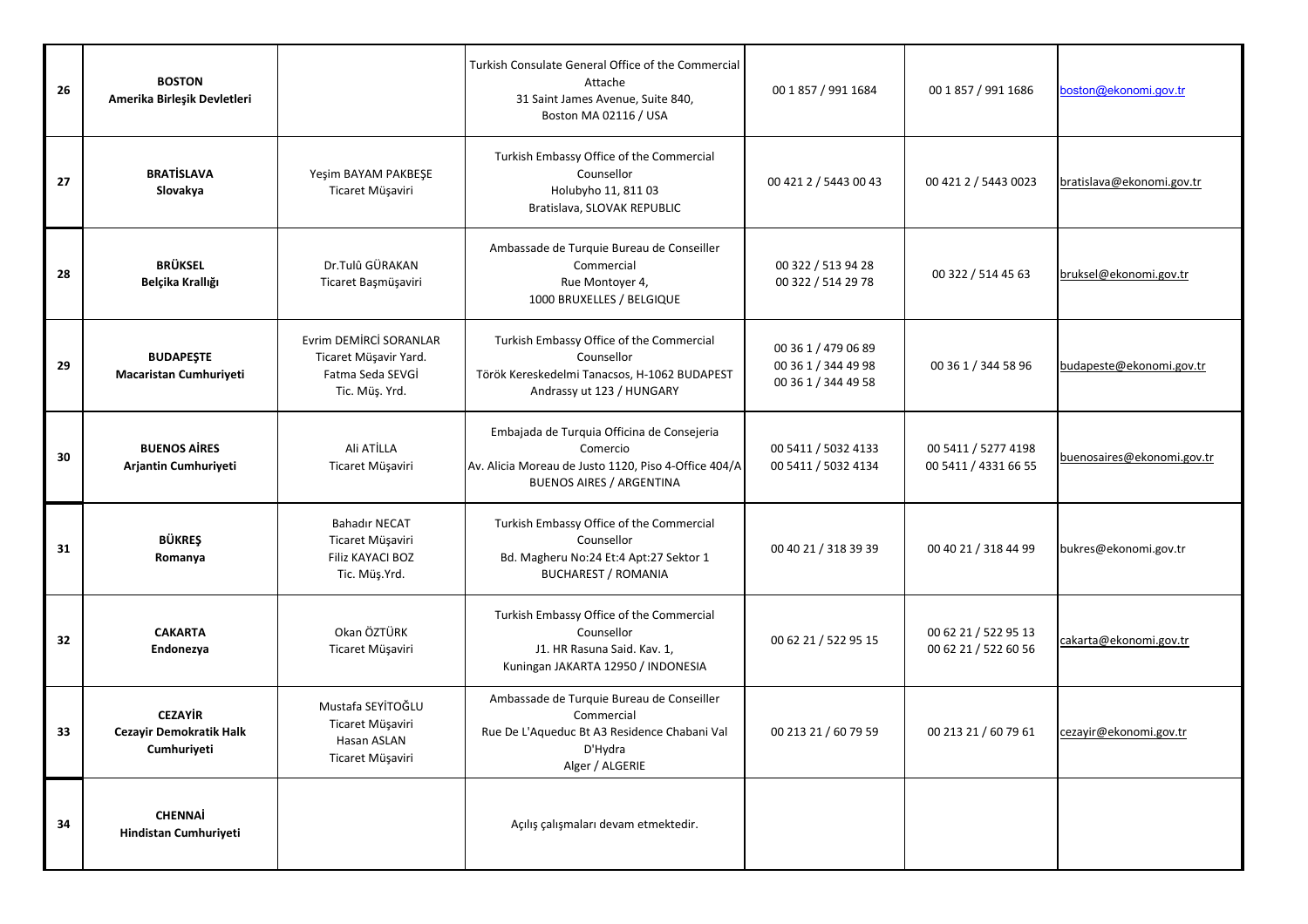| 35 | <b>CIDDE</b><br>Suudi Arabistan Krallığı         | Cavit ÖZDEM<br>Ticaret Ataşesi<br>Erbülent KURŞUN<br>Ticaret Ataşesi          | Turkish Consulate General Office of the Commercial<br>Attache<br>P.O.BOX: 2338<br>JEDDAH 21451 / SAUDI ARABIA                                   | 00 966 2 / 610 60 11<br>00 966 2 / 610 60 22 | 00 966 2 / 610 60 33                                  | cidde@ekonomi.gov.tr      |
|----|--------------------------------------------------|-------------------------------------------------------------------------------|-------------------------------------------------------------------------------------------------------------------------------------------------|----------------------------------------------|-------------------------------------------------------|---------------------------|
| 36 | <b>DAKAR</b><br>Senegal Cumhuriyeti              | Mehmet Koray YOZGATLI<br>Ticaret Müşaviri                                     | Ambassade de Turquie Service Commercial Rue<br>Leon Frobenius<br>Villa No: 7-BP: 6060 Etoile<br>DAKAR / SENEGAL                                 | 00 221 / 3386 97994<br>00 221 / 3386 97991   | 00 221 / 338 69 79 93<br>00 221 / 338 69 79 92        | dakar@ekonomi.gov.tr      |
| 37 | <b>DARÜSSELAM</b><br>Tanzanya                    | Yılmaz AKÇINAR<br>Ticaret Müşaviri                                            | Turkish Embassy Office of the Commercial<br>Counsellor<br>P.O.Box:21761,<br>DAR es SALAAM / TANZANIA                                            | 00 255 / 784 899 897                         |                                                       | darusselam@ekonomi.gov.tr |
| 38 | <b>DEVENTER</b><br>Hollanda                      |                                                                               | Turkish Consulate General Office of the Commercial<br>Attache<br>Keizerstraat 8 7411 HG<br>Deventer / THE NEDHERLANDS                           | 00 31 / 570 688 676                          | 00 31 / 570 619 554                                   | deventer@ekonomi.gov.tr   |
| 39 | <b>DOHA</b><br>Katar                             | Mustafa GÜLEÇ<br>Ticaret Müşaviri                                             | Turkish Embassy Office of the Commercial<br>Counsellor<br>Al Soudan RD., Retaj Business Center No: 215<br>P.O.BOX: 39217 DOHA / STATE of QATAR  | 00 974 / 434 2130                            | 00 974 / 434 2128                                     | doha@ekonomi.gov.tr       |
| 40 | <b>DUBAI</b><br><b>Birleşik Arap Emirlikleri</b> | S. Fuat KUMBARACI<br>Ticaret Ataşesi<br>Gülizar YAVAŞ<br>Ticaret Ataşesi      | Turkish Consulate General Office of the Commercial<br>Attache<br>World Trade Center Tower 8th floor P.O.Box.:9221<br>DUBAI / U. ARABIC EMIRATES | 00 971 4 / 332 79 33                         | 00 971 4 / 332 53 43                                  | dubai@ekonomi.gov.tr      |
| 41 | <b>DUBLIN</b><br>İrlanda Cumhuriyeti             | Zübeyde Meltem AYDEMİR<br>Ticaret Müşaviri                                    | Turkish Embassy Office of the Commercial<br>Counsellor<br>11 Clyde Road, Ballsbridge<br>DUBLIN 4 / IRELAND                                      | 00 353 1 / 668 18 37                         | 00 353 1 / 668 17 91                                  | dublin@ekonomi.gov.tr     |
| 42 | <b>DUŞANBE</b><br>Tacikistan                     | <b>Binnaz BAYKARA</b><br>Ticaret Başmüşaviri                                  | Turkish Embassy Office of the Commercial<br>Counsellor<br>Rudaki Ave. 15<br><b>DUSHANBE / TAJIKISTAN</b>                                        | 00 992 37 / 221 16 09                        | 00 992 37 / 221 16 13<br>B.E.<br>00 992 37 / 51 00 12 | dusanbe@ekonomi.gov.tr    |
| 43 | <b>DÜSSELDORF</b><br>Almanya                     | Serhan ALPASLAN<br>Ticaret Ataşesi<br>Hüsamettin KILIÇKAYA<br>Ticaret Ataşesi | Türkisches Generalkonsulat Handelsabteilung<br>Graf-Adolf Str. 80 D-40210<br>DUSSELDORF / DEUTSCHLAND                                           | 00 49 / 211 355 8113                         | 00 49 / 211 355 8210                                  | dusseldorf@ekonomi.gov.tr |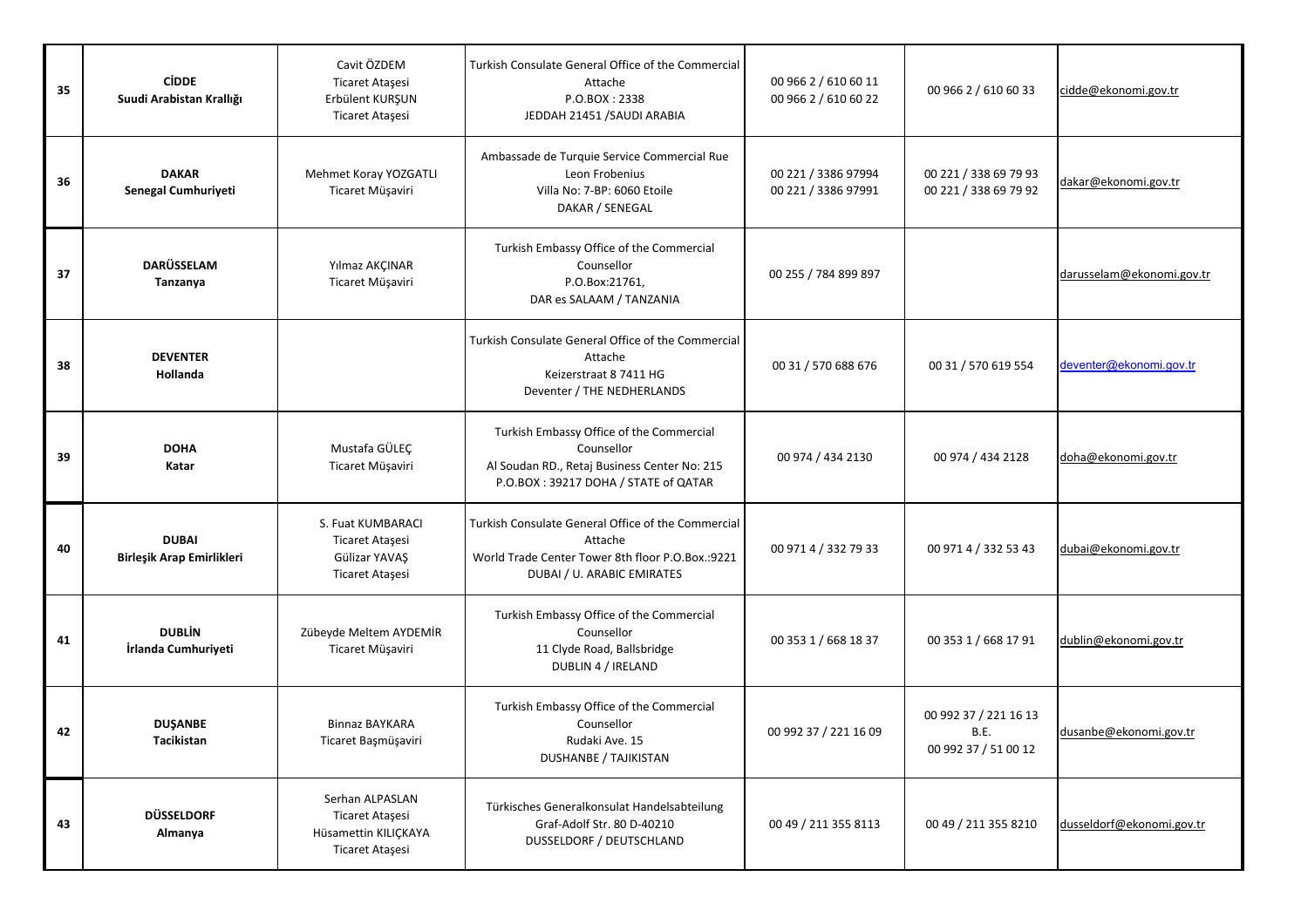| 44 | <b>EDINBURG</b><br><b>ingiltere</b>                     | <b>Ahmet KARABAY</b><br>Ticaret Müşaviri                                    | Turkish Embassy Office of the Commercial<br>Counsellor<br>8-12 Toprhichen Street, Second Floor, Edinburgh<br>Scotland, United Kingdom, EH3 8JQ                       | 00 44 131 229 1300                                                    | 00 44 131 229 04 50   | edinburg@ekonomi.gov.tr  |
|----|---------------------------------------------------------|-----------------------------------------------------------------------------|----------------------------------------------------------------------------------------------------------------------------------------------------------------------|-----------------------------------------------------------------------|-----------------------|--------------------------|
| 45 | <b>ERBIL</b><br><b>Irak</b>                             | Sayer ERBİL<br>Ticaret Ataşesi                                              | Turkish Consulate General Office of the Commercial<br>Attache<br>Ster Tower No:602<br>Gulan Street ERBİL / IRAQ                                                      | 0 312 / 292 26 98<br>00 964 750 / 756 33 33<br>00 964 771 / 07 75 931 |                       | erbil@ekonomi.gov.tr     |
| 46 | <b>FİLİBE</b><br><b>Bulgaristan</b>                     |                                                                             | Turkish Consulate General Office of the Commercial<br>Attache<br>Filip Makedonski 10, 4000- Filibe / BULGARIA                                                        | 00 359 / 32 27 51 60<br>00 359 / 32 27 51 63<br>Dahili: 181           | 00 350 / 32 62 48 39  | filibe@ekonomi.gov.tr    |
| 47 | <b>FRANKFURT</b><br><b>Federal Almanya Devleti</b>      |                                                                             | Turkish Consulate General Office of the Commercial<br>Attache<br>Kennedyallee 115-117<br>60594 Frankfurt am Main / GERMANY                                           | 00 49 / 69 698 698 70                                                 | 00 49 / 69 698 698 72 | frankfurt@ekonomi.gov.tr |
| 48 | <b>GUANGZHOU</b><br>Çin Halk Cumhuriyeti                | Hasan KÖSE<br>Ticaret Ataşesi<br>Hüsnü Tamer ERKAN<br>Ticaret Ataşesi       | Turkish Consulate General Office of the Commercial<br>Attache<br>China Hotel Office Tower, Suit 702, 7/F, Liu Hua Lu<br>Guangzhou, 510015, PEOPLE' REPUBLIC of CHINA | 00 86 20 / 8666 2070                                                  | 00 86 20 / 8666 0120  | guangzhou@ekonomi.gov.tr |
| 49 | <b>HALEP</b><br><b>Suriye</b>                           | Kadir YAZIHAN<br>Ticaret Ataşesi<br>Ömer GÖKMEN<br>Ticaret Ataşesi          | Turkish Consulate General Office of the Commercial<br>Attache<br>İttihad Str. No:11, Kat:2 D:6 Mogamba Aleppo<br>P.O.Box: 16515<br>Aleppo / SYRIA                    | 00 963 21 / 264 54 11                                                 | 00 963 21 / 264 54 12 | halep@ekonomi.gov.tr     |
| 50 | <b>HAMBURG</b><br>Federal Almanya Cumhuriyeti           | Şevket ILGAÇ<br>Ticaret Ataşesi<br>Nart Baybers ERDEM<br>Ticaret Ataşesi    | Generalkonsulat Der Republik Türkei Der<br>Handelsattache<br>Mittelweg 13, Etage 3<br>20148 HAMBURG / DEUTSCHLAND                                                    | 00 49 40 / 444466<br>00 49 40 / 4105689                               | 00 49 40 / 440147     | hamburg@ekonomi.gov.tr   |
| 51 | <b>HANNOVER</b><br>Federal Almanya Cumhuriyeti          | M. Kudret CERAN<br>Ticaret Ataşesi<br>M. Esabil YURDAKUL<br>Ticaret Ataşesi | Generalkonsulat Der Republik Türkei<br>Osterstr. 27 D-30159 HANNOVER / DEUTSCHLAND                                                                                   | 0049 511 / 642 716 85                                                 | 0049 511 / 642 716 86 | hannover@ekonomi.gov.tr  |
| 52 | <b>HANOI</b><br><b>Vietnam Sosyalist</b><br>Cumhuriyeti | Nedim ELİUZ<br>Ticaret Müşaviri                                             | Turkish Embassy Office of the Commercial<br>Counsellor<br>44/B Ly Thuong Kiet Str., HCO Building, 14th Floor,<br>Hoan Kiem Dist.<br>HANOI / VIETNAM                  | 00 84 43 / 938 76 29                                                  | 00 84 43 /938 76 30   | hanoi@ekonomi.gov.tr     |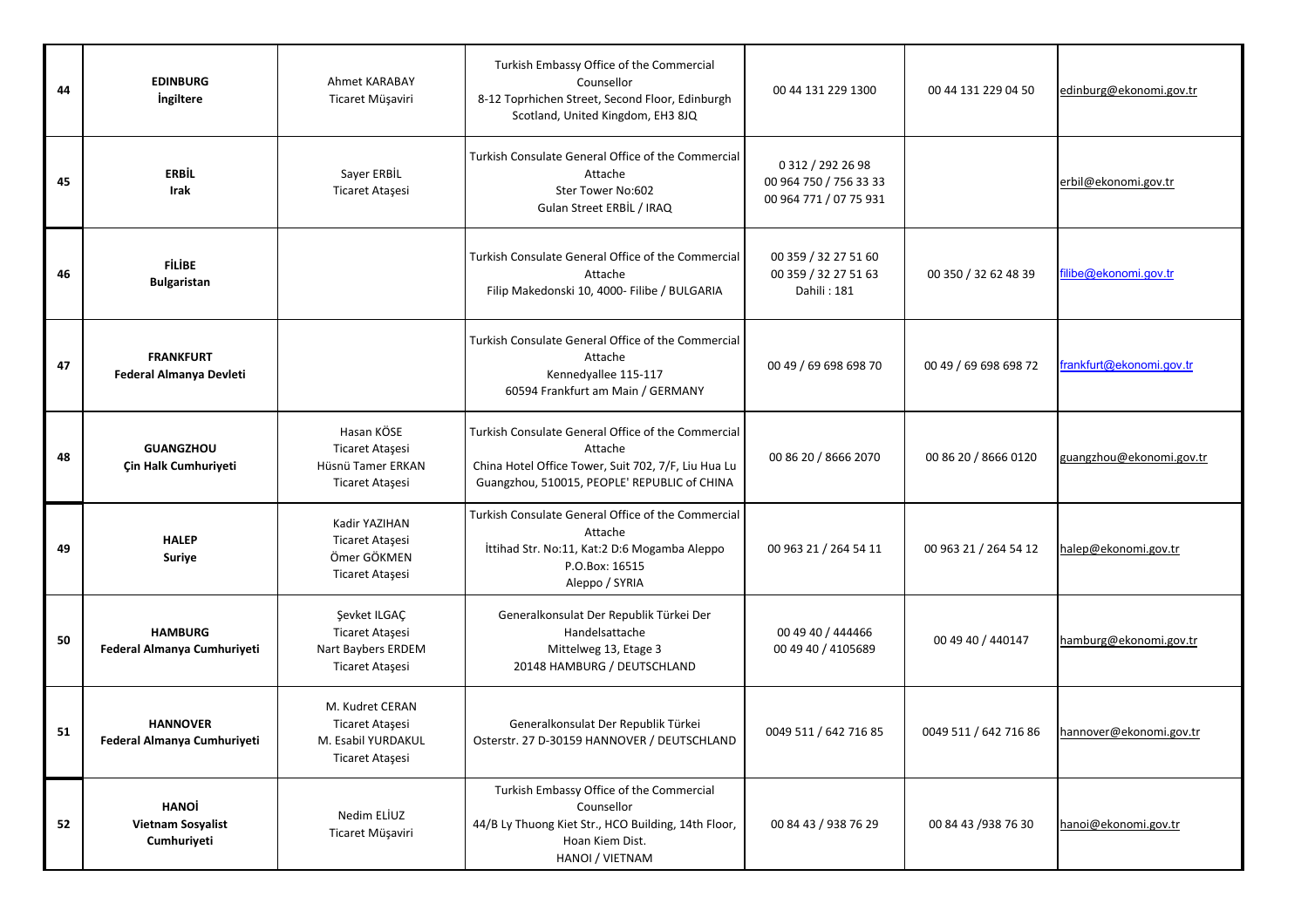| 53 | <b>HARTUM</b><br>Sudan Cumhuriyeti             | M. Alaaddin ULUCAK<br>Ticaret Müşaviri                               | Turkish Embassy Office of the Commercial<br>Counsellor<br>Farah Abdelmageed Farah Building,<br>Alnus Street, Elriyadh Square 18, No:9<br>KHARTOUM / SUDAN                         | 00 249 183 / 22 70 01<br>00 249 183 / 21 44 01                             | 00 249 183 / 24 51 77                              | hartum@ekonomi.gov.tr      |
|----|------------------------------------------------|----------------------------------------------------------------------|-----------------------------------------------------------------------------------------------------------------------------------------------------------------------------------|----------------------------------------------------------------------------|----------------------------------------------------|----------------------------|
| 54 | <b>HAVANA</b><br>Küba                          |                                                                      | Turkish Embassy Office of the Commercial<br>Counsellor<br>Seccion Comercial De La Embajada De Turquia 5 Ta<br>Avenida No: 3805 Entre 36 Y 40, Miramar, Ciudad<br>HAVANA / CUBA    | 00 1 613 / 902 57 11                                                       | 00 53 7 / 204 28 99                                | havana@ekonomi.gov.tr      |
| 55 | <b>HELSİNKİ</b><br>Finlandiya Cumhuriyeti      | Alp İÇEN<br>Ticaret Müşaviri                                         | Turkish Embassy Office of the Commercial<br>Counsellor<br>Mechelininkatu 28 A a 4 SF-00100<br><b>HELSINKI / FINLAND</b>                                                           | 00 358 9 / 477 41 70                                                       | 00 358 9 / 44 44 92                                | helsinki@ekonomi.gov.tr    |
| 56 | <b>HONG KONG</b><br>Çin Halk Cumhuriyeti       | Gülçin AYTEKİN<br>Ticaret Ataşesi<br>Şükran ÖĞÜN<br>Ticaret Ataşesi  | Turkish Consulate General Office of the Commercial<br>Attache<br>Unit A, 20/F Wing Hang Finance Centre 60<br>Gloucester Road, Wan Chai,<br>HONG KONG / PEOPLE'S REPUBLIC of CHINA | 00 852 / 2893 6609                                                         | 00 852 / 2893 66 20<br>B.E.<br>00 852 / 2893 17 71 | hongkong@ekonomi.gov.tr    |
| 57 | <b>HOUSTON</b><br>Amerika Birleşik Devletleri  | Deniz ŞENYURT<br>Ticaret Ataşesi                                     | Turkish Consulate General Office of the Commercial<br>Attaché One Riverway<br>777 South Post Oak Lane Suite 1375<br>Houston, TX 77056-U.S.A                                       | 00 1 713 / 850 73 75                                                       | 00 1 713 / 850 72 82                               | nouston@ekonomi.gov.tr     |
| 58 | <b>İSKENDERİYE</b><br><b>Misir</b>             | Oğuzhan BERBER<br>Ticaret Ataşesi<br>Ramazan İÇUZ<br>Ticaret Ataşesi | Turkish Consulate General Office of the Commercial<br>Attache<br>24 El Pharana Street, Flat No:7 Bab Sharky<br>ALEXANDRIA - EGYPT                                                 | 00 203 / 483 19 27<br>00 203 / 483 19 28                                   | 00 203 / 483 19 29                                 | iskenderiye@ekonomi.gov.tr |
| 59 | <b>İSLAMABAD</b><br>Pakistan İslam Cumhuriyeti | Cezmi BEŞOĞUL<br>Ticaret Müşaviri                                    | Turkish Embassy Office of the Commercial<br>Counsellor<br>Diplomatic Enclave Street No:1, G-5<br><b>ISLAMABAD / PAKISTAN</b>                                                      | 00 92 51 / 282 91 23<br>Santral<br>00 92 51 / 831 98 00                    | 00 92 51 / 282 93 63                               | islamabad@ekonomi.gov.tr   |
| 60 | <b>JUBA</b><br><b>Güney Sudan</b>              |                                                                      | Turkish Embassy Office of the Commercial<br>Counsellor<br>Block 3K South, Plots No:880-881, Hai Matar,<br>Juba / SOUTH SUDAN                                                      | 00 211 / 954 36 67 72                                                      |                                                    | juba@ekonomi.gov.tr        |
| 61 | <b>KABİL</b><br>Afganistan                     | Aydın OKUMUŞ<br>Ticaret Müşaviri                                     | Turkish Embassy Office of the Commercial<br>Counsellor<br>Shah Mahmoud Ghazi Khan Street No:134<br>KABUL / AFGHANISTAN                                                            | 00 93 0 / 20 210 40 23<br>(Ank. Hattı üzerinden)<br>0312 / 218 60 83 / 149 | 00 93 0 / 20 210 40 23                             | kabil@ekonomi.gov.tr       |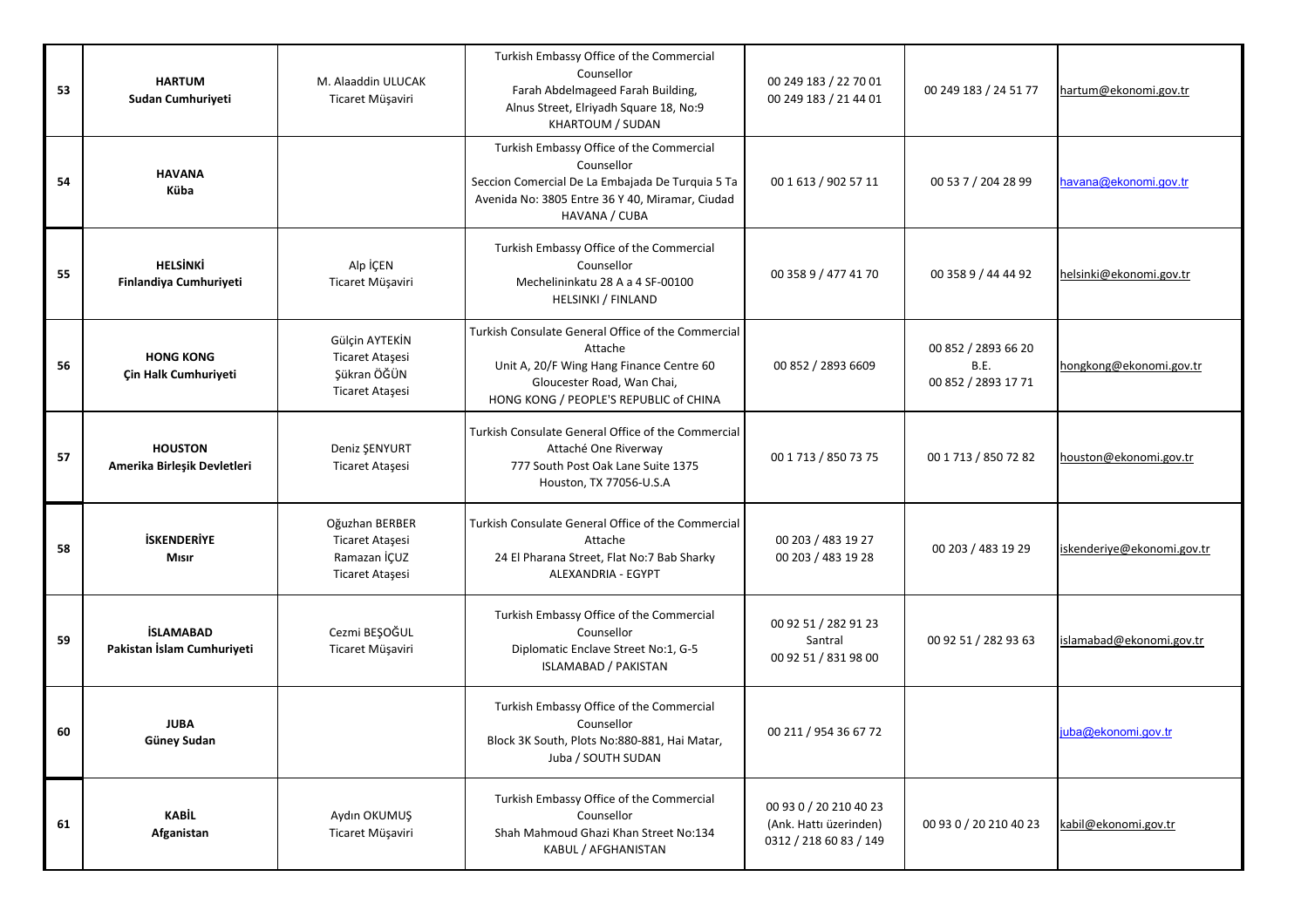| 62 | <b>KAHİRE</b><br>Mısır Arap Cumhuriyeti        | <b>Hasan All ERDEM</b><br>Ticaret Müşaviri<br>Gökmen ŞAHİN<br>Ticaret Müşaviri<br><b>Faruk ENER</b><br>Kahire Müsaviri | Turkish Embassy Office of the Commercial<br>Counsellor<br>Al Shahed Abd El Hady Salah Abd Allah St. Corner of<br>El Nile Str. No:7 First floor, Flat No:2 DOKKI-GIZA /<br><b>EGYPT</b> | 00 202 / 3762 68 02                            | 00 202 / 3762 68 03                            | kahire@ekonomi.gov.tr     |
|----|------------------------------------------------|------------------------------------------------------------------------------------------------------------------------|----------------------------------------------------------------------------------------------------------------------------------------------------------------------------------------|------------------------------------------------|------------------------------------------------|---------------------------|
| 63 | <b>KAMPALA</b><br>Uganda                       |                                                                                                                        | Turkish Embassy Office of the Commercial<br>Counsellor<br>Elgon Terrace Plot No:9 P.O.Box: 34718<br>Kololo KAMPALA / UGANDA                                                            | 00 256 414 500 182                             |                                                | kampala@ekonomi.gov.tr    |
| 64 | <b>KARAÇİ</b><br>Pakistan                      | Fisun AKTUĞ<br>Ticaret Ataşesi                                                                                         | Turkish Consulate General Office of the Commercial<br>Attache<br>House No:29-A, Khayaban-e-Hafiz, Phase V, D.H.A.<br><b>KARACHI / PAKISTAN</b>                                         | 00 92 21 / 5 87 89 99                          | 00 92 21 / 35 81 03 57<br>00 92 21 / 58 74 691 | karaci@ekonomi.gov.tr     |
| 65 | <b>KARAKAS</b><br>Venezuela                    | Ece ÇELTİKÇİ<br>Ticaret Müşavir Yardımcısı                                                                             | Turkish Embassy Office of the Commercial<br>Counsellor<br>Calle Kemal Atatürk No:6 Quinta Turquesa, Valle<br>Arriba,<br>1061 CARACAS / VENEZUELA                                       | 00 58 212 / 991 00 75<br>00 58 212 / 993 89 81 | 00 58 212 / 992 04 42                          | karakas@ekonomi.gov.tr    |
| 66 | <b>KAZABLANKA</b>                              | Hilal AĞACIKOĞLU<br>Ticaret Ataşesi                                                                                    | Turkish Embassy Office of the Commercial<br>Counsellor<br>Angel Boulevard d'Anfa et Rue d'Alger 2 eme etage<br>appt. 1 Gautier - Casablanca / MAROC                                    | 00 212 / 522 276 757                           | 00 212 / 522 276 762                           | kazablanka@ekonomi.gov.tr |
| 67 | <b>KAZAN</b><br>Rusya Federasyonu              | Engin BAYŞAR<br>Ticaret Ataşesi                                                                                        | Turkish Consulate General Office of the Commercial<br>Attache<br>M. Gorkiy Cad. 23/27, PB 141, 420015<br>KAZAN - TATARSTAN /<br><b>RUSSIAN FEDARATION</b>                              | 00 7843 / 238 24 27<br>00 7843 / 299 53 17     | 00 7843 / 264 46 40                            | kazan@ekonomi.gov.tr      |
| 68 | <b>KİEV</b><br>Ukrayna                         | Mehmet Ali ERKAN<br>Ticaret Başmüşaviri<br>Belkis Gürsel GÜLEÇ<br>Ticaret Müşaviri                                     | Turkish Embassy Office of the Commercial<br>Counsellor<br>Arsenalna Sokak No:18<br>01901 KYIV / UKRAINE                                                                                | 00 380 44 / 377 76 77                          | 00 380 44 / 285 24 16                          | kiev@ekonomi.gov.tr       |
| 69 | <b>KİNŞASA</b><br>Demokratik Kongo Cumhuriyeti |                                                                                                                        |                                                                                                                                                                                        | B.E.<br>00 243 / 8170 075 00                   |                                                | kinsasa@ekonomi.gov.tr    |
| 70 | <b>KİŞİNEV</b><br>Moldova                      | Muhtar Ali URKAN<br>Ticaret Müşaviri                                                                                   | Turkish Embassy Office of the Commercial<br>Counsellor<br>Mihai Eminescu Caddesi No:41/1 Apt No:1 Blok:C<br>KİŞİNEV / MOLDOVA                                                          | 00 373 22 / 22 22 28                           | 00 373 22 / 21 16 40                           | kisinev@ekonomi.gov.tr    |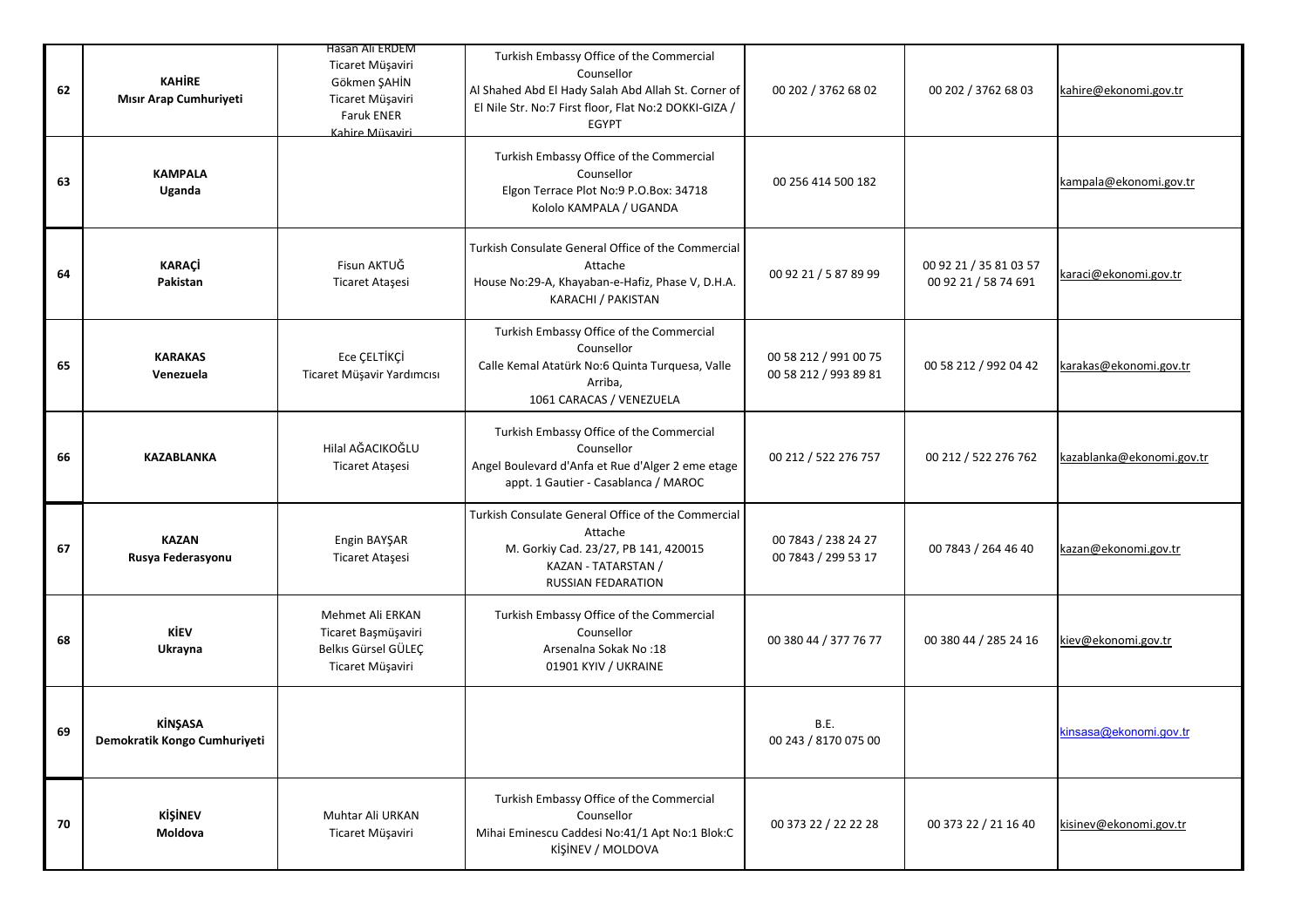| 71 | <b>KOPENHAG</b><br>Danimarka Krallığı           | H. Mehmet BAYRAM<br>Ticaret Başmüşaviri                                 | Turkish Embassy Office of the Commercial<br>Counsellor<br>Borgergade 42, DK-1300<br><b>COPENHAGEN K / DENMARK</b>                                                 | 00 45 33 / 12 29 20                                               | 00 45 33 / 14 63 46                         | kopenhag@ekonomi.gov.tr    |
|----|-------------------------------------------------|-------------------------------------------------------------------------|-------------------------------------------------------------------------------------------------------------------------------------------------------------------|-------------------------------------------------------------------|---------------------------------------------|----------------------------|
| 72 | <b>KÖSTENCE</b><br>Romanya                      |                                                                         | Bd. Mamaia, nr. 48, Parter<br>Constanta / ROMANYA                                                                                                                 | 00 40 341 / 147 212                                               | 00 40 341 / 146 635                         | kostence@ekonomi.gov.tr    |
| 73 | <b>KRASNODAR</b><br>Rusya Federasyonu           |                                                                         | Sovetskaya Ulitsa No:30 Ofis 410 350063<br>Krasnodar / RUSYA FEDERASYONU                                                                                          | 00 7 861 / 201 201 9                                              | 00 7 861 / 201 201 8                        | krasnodar@ekonomi.gov.tr   |
| 74 | <b>KUALA LUMPUR</b><br>Malezya                  | <b>Esat DURAK</b><br>Ticaret Müşaviri<br>Hasan ÖNAL<br>Ticaret Müşaviri | Turkish Embassy Office of the Commercial<br>Counsellor<br>Hampshire Place Office A-13-2, 157 Hampshire 1<br>Jalan<br>Mayang Sari<br>54050 KUALA LUMPUR / MALAYSIA | 00 603 / 2163 09 10<br>00 603 / 2163 09 12<br>00 603 / 2163 09 13 | 00 603 / 2163 09 11                         | kualalumpur@ekonomi.gov.tr |
| 75 | <b>KUDÜS</b><br><b>FILISTIN</b>                 | Fatih Turgay ELDEM<br>Ticaret Ataşesi                                   | Turkish Consulate General Office of the Commercial<br>Attache<br>Sheikh Jarrah, Nablus Road 87 P.O.BOX.: 19031<br>JERUSALEM 91190                                 | 00 972 2 / 532 24 11<br>B.E.<br>00 972 2 / 591 05 55              | 00 972 2 / 532 24 56<br>00972 2 / 582 02 14 | kudus@ekonomi.gov.tr       |
| 76 | <b>KUVEYT</b><br>Kuveyt                         | Erkan KİPER<br>Ticaret Müşavir Yard.                                    | Turkish Embassy Office of the Commercial<br>Counsellor<br>P.O.BOX.: 24517, Safat 13106<br><b>KUWAIT</b>                                                           | 00 965 / 2256 06 58                                               | 00 965 / 2256 06 73                         | kuveyt@ekonomi.gov.tr      |
| 77 | <b>LAHEY</b><br>Hollanda Krallığı               | Engin ERTEKİN<br>Ticaret Başmüşaviri                                    | Turkish Embassy Office of the Commercial<br>Counsellor<br>Jan Evertstraat 15, 2514 BS<br>Den Haag / THE NETHERLANDS                                               | 00 3170 / 362 35 76                                               | 00 3170 / 362 43 32                         | lahey@ekonomi.gov.tr       |
| 78 | <b>LEFKOŞA</b><br>Kuzey Kıbrıs Türk Cumhuriyeti | İbrahim ALTINTAŞ<br>Ticaret Başmüşaviri                                 | Turkish Embassy Office of the Commercial<br>Counsellor<br>Bedrettin Demirel Cad.<br>LEFKOŞA / K.K.T.C.                                                            | 0 392 / 228 89 84<br>0 392 / 227 88 69                            | 0 392 / 227 2756                            | lefkosa@ekonomi.gov.tr     |
| 79 | LİMA<br>Peru                                    |                                                                         |                                                                                                                                                                   | 00 51 1 / 204 70 05                                               |                                             | lima@ekonomi.gov.tr        |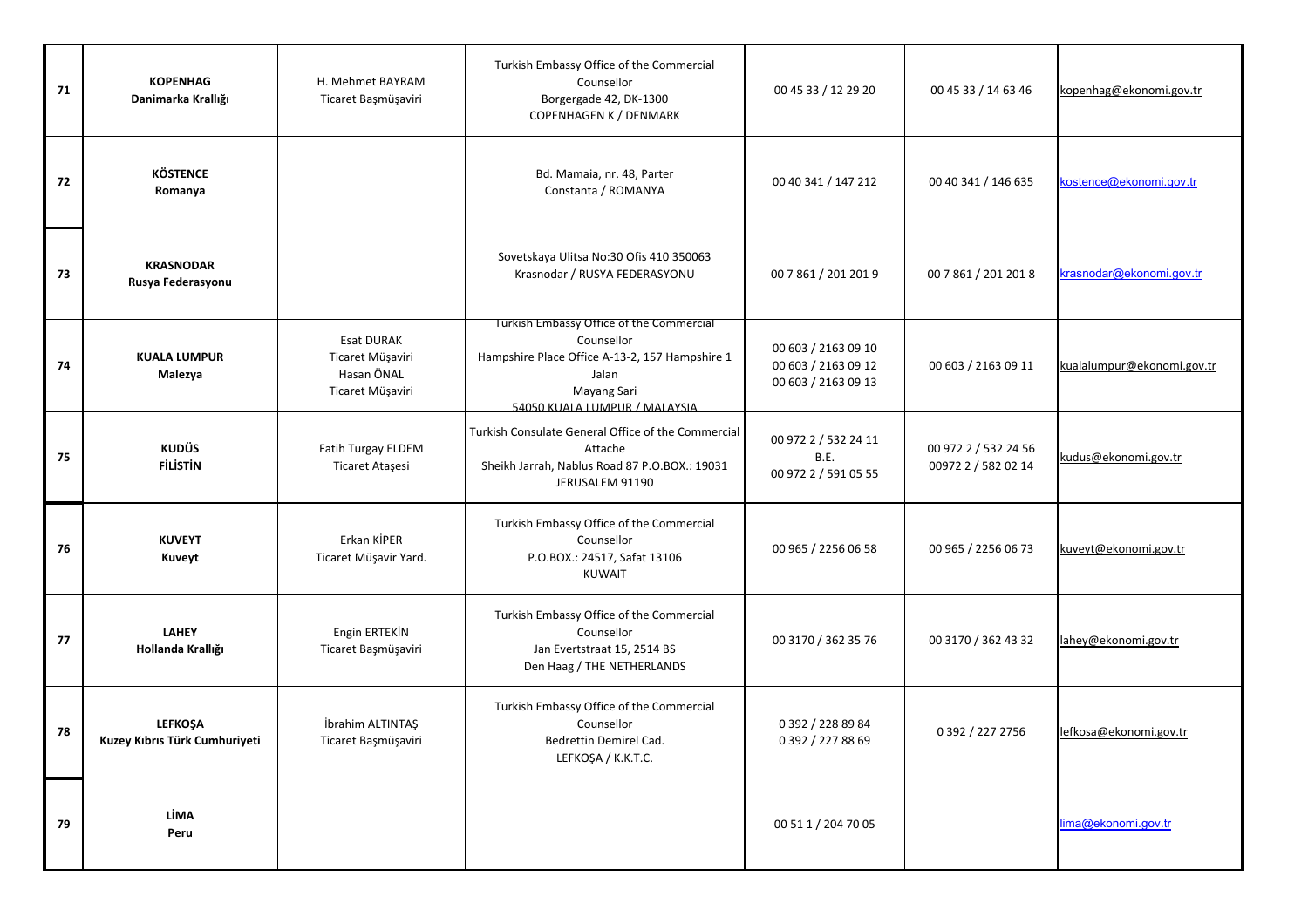| 80 | <b>LİZBON</b><br><b>Portekiz</b>                  | <b>Bahattin ERBİL</b><br>Ticaret Müşaviri                                                                                        | Turkish Embassy Office of the Commercial<br>Counsellor<br>Avenida da Liberdade No:69, 5-D. 1250-140<br>Lisboa / PORTUGAL                              | 00 351 21 / 096 64 00                          | 00 351 21 / 099 60 89 | lizbon@ekonomi.gov.tr                          |
|----|---------------------------------------------------|----------------------------------------------------------------------------------------------------------------------------------|-------------------------------------------------------------------------------------------------------------------------------------------------------|------------------------------------------------|-----------------------|------------------------------------------------|
| 81 | <b>LJUBJANA</b><br>Slovenya                       | Nurdan CAMLIBEL AYDIN<br>Ticaret Müşaviri                                                                                        | Turkish Embassy Office of the Commercial<br>Counsellor<br>Tivoli Center, Bleiweisova cesta 30,<br>SI-1000 LJUBLJANA / SLOVENIA                        | 00 386 1 / 230 20 20                           | 00 386 1 / 234 53 48  | jubljana@ekonomi.gov.tr                        |
| 82 | <b>LONDRA</b><br>İngiltere Birleşik Krallığı      | Yavuz MOLLASALİHOĞLU<br>Ticaret Başmüşaviri<br>Yüksel AKÇA<br>Ticaret Başmüşaviri<br>Zeynep ARSLAN<br>Ticaret Müşavir Yardımcısı | Turkish Embassy Office of the Commercial<br>Counsellor<br>43 Belgrave Square<br>LONDON SW1X 8PA / UNITED KINGDOM                                      | 00 4420 / 7235 5014<br>00 4420 / 7838 9167     | 00 4420 / 7235 2207   | londra@ekonomi.gov.tr<br>london@ekonomi.gov.tr |
| 83 | <b>LOS ANGELES</b><br>Amerika Birleşik Devletleri | Gürkan SÜZER<br>Ticaret Ataşesi<br>Murat GÖREN<br>Ticaret Ataşesi                                                                | Turkish Consulate General Office of the Commercial<br>Attache<br>6380 Wilshire Blvd. Suite: 1210<br>LOS ANGELES CA 90048 / UNITED STATE of<br>AMERICA | 00 1 323 / 852 1894                            | 00 1 323 / 852 1896   | losangeles@ekonomi.gov.tr                      |
| 84 | <b>LUANDA</b><br>Angola                           |                                                                                                                                  | Turkish Embassy Office of the Commercial<br>Counsellor<br>Avenida Pedro de Castro Van-Dunem Loy,<br>535, Mundo Verde-Talatona,<br>Luanda / ANGOLA     | 00 244 / 939 765 336                           |                       | luanda@ekonomi.gov.tr                          |
| 85 | <b>LUSAKA</b><br>Zambiya                          |                                                                                                                                  | Turkish Embassy Office of the Commercial<br>Counsellor<br>Tukuluho Rd. Longacres<br>Lusaka / ZAMBIA                                                   | 00 260 / 211 25 83 41<br>00 260 / 211 25 83 42 | 00 260 / 211 25 83 45 | lusaka@ekonomi.gov.tr                          |
| 86 | <b>LYON</b><br><b>Fransa</b>                      |                                                                                                                                  | Ambassade De Turquie Bureau du<br><b>Conseiller Commercial</b><br>87 Rue de Séze 69006<br>LYON / FRANCE                                               | 00 33 / 472 83 98 40                           | 00 33 / 478 24 86 75  | lyon@ekonomi.gov.tr                            |
| 87 | <b>MADRID</b><br>İspanya Krallığı                 | Nurten AKGÜL<br>Ticaret Başmüşaviri<br>Erkşan GÜNKUT<br>Ticaret Müşaviri<br>Zeki ERTEM<br>Ticaret Müşaviri                       | Officina Comercial de la Embajada de Turquia<br>Calle Covarrubias, 94-D 28010 Madrid/ESPANA                                                           | 00 34 91 / 310 49 99                           | 00 34 91 / 308 25 51  | madrid@ekonomi.gov.tr                          |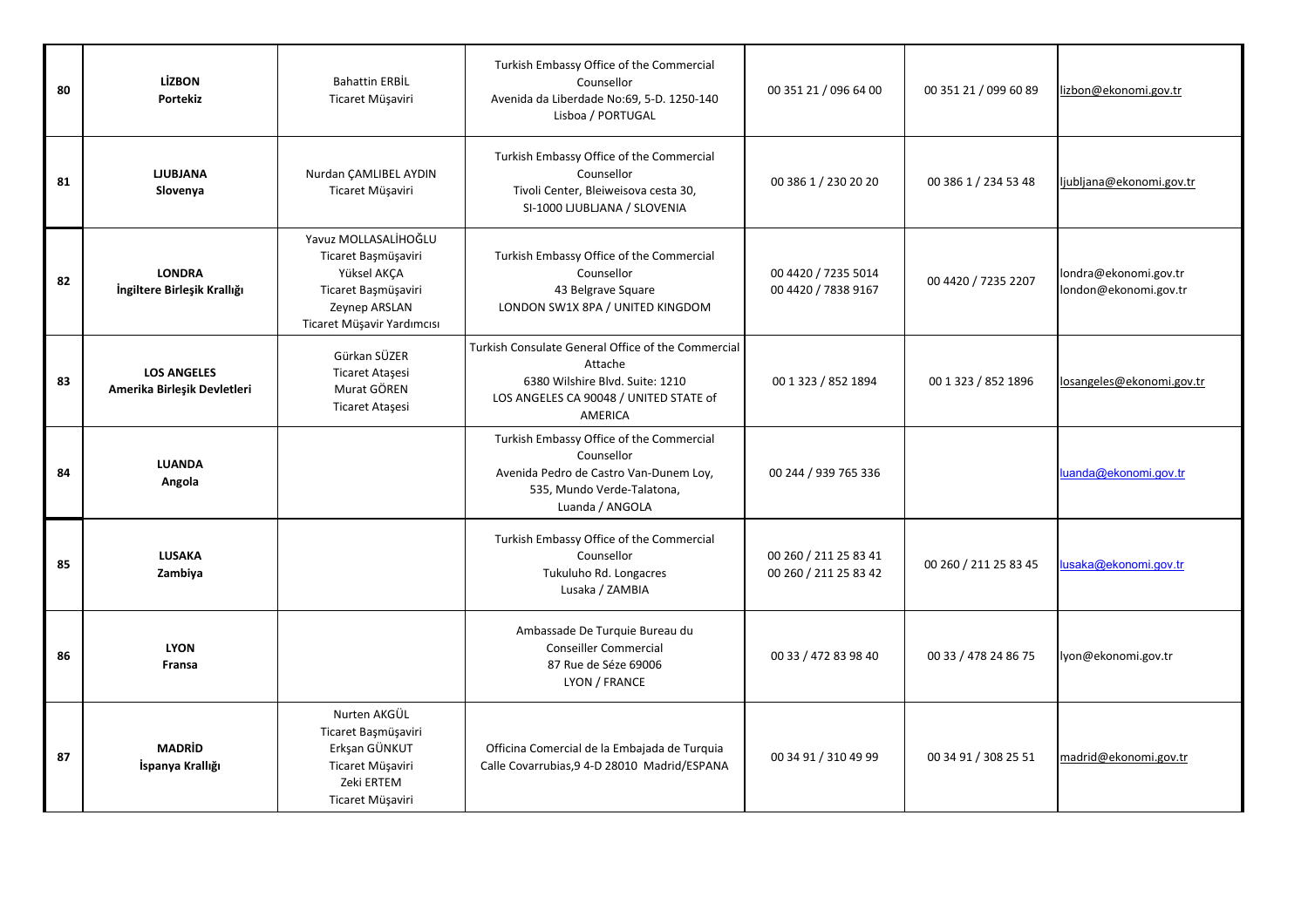| 88 | <b>MANAMA</b><br>Bahreyn                    | Mehmet Akif GÖK<br>Ticaret Müşavir Yrd.                                                                                   | Embassy of the Republic of Turkey Office of the<br><b>Commercial Counsellor</b><br>P.O.Box: 10062 Albasan Bldg. No.668, 3rd Floor, Flat<br>No.34<br>Shaikh Hamad Causeway Highway Diplomatic Area<br>317 | 00 973 / 17530908<br>B.E.<br>00 973 / 17530448 | 00 973 / 1753 0814   | manama@ekonomi.gov.tr   |
|----|---------------------------------------------|---------------------------------------------------------------------------------------------------------------------------|----------------------------------------------------------------------------------------------------------------------------------------------------------------------------------------------------------|------------------------------------------------|----------------------|-------------------------|
| 89 | <b>MANİLA</b><br><b>Filipinler</b>          | Imran ER<br>Ticaret Müşavir Yard.                                                                                         | Turkish Embassy Office of the Commercial<br>Counsellor<br>2268 Paraiso Street, Dasmarinas Village, 1222<br>Makati City<br>MANILA / PHILIPPINES                                                           | 00 632 / 889 4636                              | 00 632 / 889 4637    | manila@ekonomi.gov.tr   |
| 90 | <b>MAPUTO</b><br><b>Mozambik</b>            |                                                                                                                           | Turkish Embassy Office of the Commercial<br>Counsellor<br>Av Marginal, 3901 Mapuuto / MOZAMBIQUE                                                                                                         | 00 258 / 21 494 122                            | 00 258 / 21 494 124  | maputo@ekonomi.gov.tr   |
| 91 | <b>MARSİLYA</b><br>Fransa                   | Gülay TANRIYAPISI<br>Ticaret Ataşesi                                                                                      | Ambassade De Turquie Bureau du Coinseller<br>Commercial<br>363, Avenue du Prado 13008<br>MARSILYA / FRANCE                                                                                               |                                                |                      | marsilya@ekonomi.gov.tr |
| 92 | <b>MEKSİKO</b><br><b>Meksika</b>            | <b>Timur DİKBAYIR</b><br>Ticaret Müşaviri<br>Yavuz DEĞİRMENCİOĞLU<br>Ticaret Müşaviri                                     | Turkish Embassy Office of the Commercial<br>Counsellor<br>Monte Libano 885 (Lomas De Chapultepec)<br>Delegacion Miguel Hidalgo 11000 MEXICO, D.F.                                                        | 00 5255 52 / 825446<br>00 5255 52 / 824277     | 00 5255 52 / 824894  | meksika@ekonomi.gov.tr  |
| 93 | <b>MELBURN</b><br>Avustralya                | Selahattin TÜMER<br>Ticaret Ataşesi                                                                                       | Turkish Consulate General Office of the Commercial<br>Attache<br>Level 8, 24 Albert Road South Melbourne VIC 3205<br>Melbourne / AUSTRALIA                                                               | 00 61 3 / 9682 5448                            | 00 61 3 / 9682 5449  | melburn@ekonomi.gov.tr  |
| 94 | <b>MIAMI</b><br>Amerika Birleşik Devletleri | Halit AKÇAĞLAYAN<br>Ticaret Ataşesi                                                                                       | Office of the Commercial Attache<br>1001 Brickell Bay Drive, Suite 2016,<br>Miami, FL 33131 / U.S.A.                                                                                                     | 001 305 / 379 54 20                            | 001 305 / 379 54 21  | miami@ekonomi.gov.tr    |
| 95 | <b>MİLANO</b><br>İtalya                     | İbrahim Cumhur İŞBIRAKMAZ<br>Ticaret Ataşesi<br>Semine UYGUN<br>Ticaret Ataşesi<br>Mehmet Burak YILMAZ<br>Ticaret Ataşesi | Consulato Generale Di Turchia Ufficino Commerciale<br>Via Cesare Battisti, 8<br>20122 MILANO / ITALY                                                                                                     | 00 39 02 / 545 68 32                           | 00 39 02 / 545 63 25 | milano@ekonomi.gov.tr   |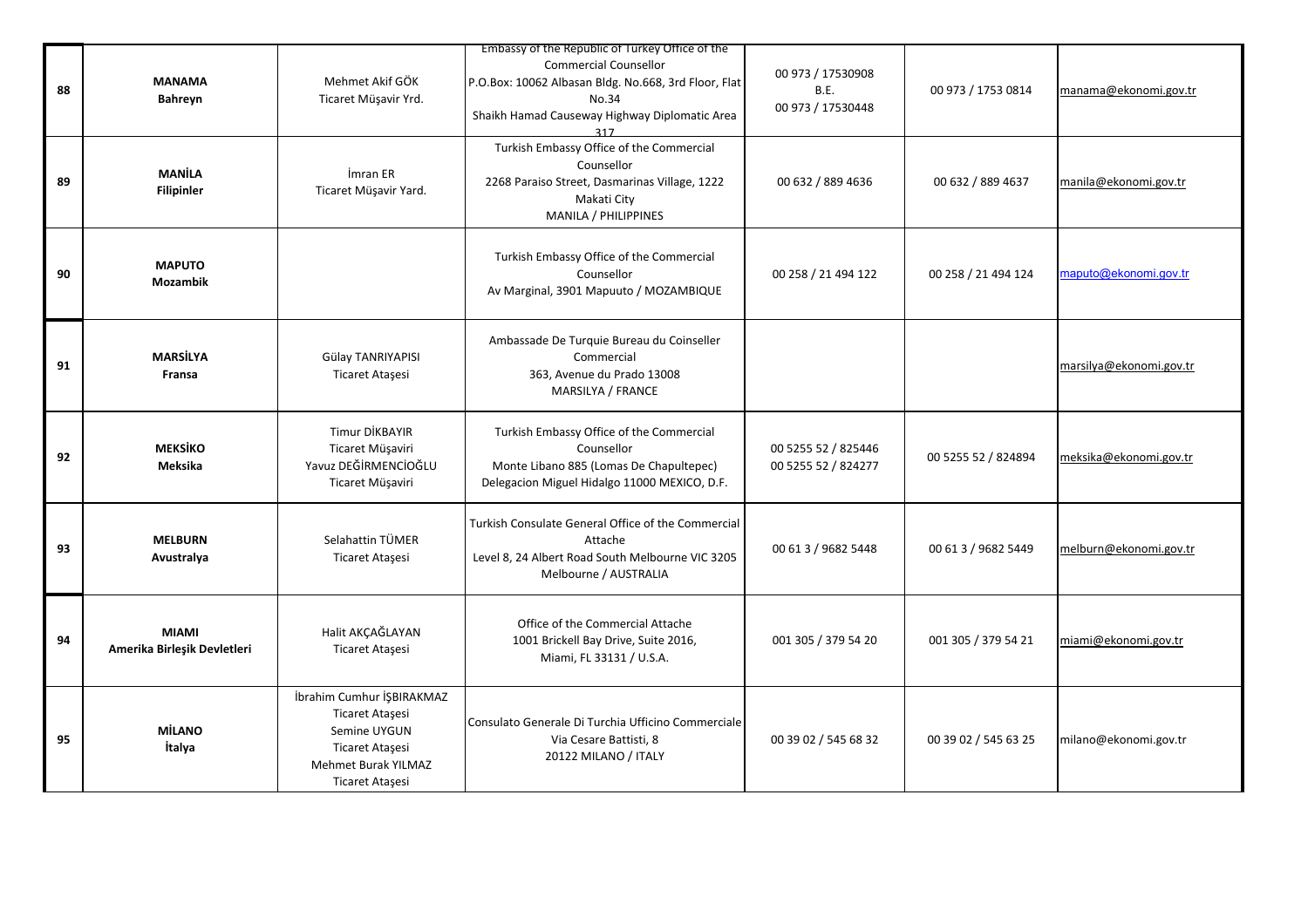| 96  | <b>MİNSK</b><br><b>Belarus - Beyaz Rusya</b>          | Devrim YAĞMUR<br>Ticaret Müşaviri                                                                                                                                                                                 | Turkish Embassy Office of the Commercial<br>Counsellor<br>Volodarskava Str. 6, 4th floor<br>MINSK / REPUBLIC of BELARUS                                                                                                                                                         | 00 375 25 / 744 58 66<br>00 375 25 / 700 70 07                                 | 00 375 17 / 200 39 77 | minsk@ekonomi.gov.tr   |
|-----|-------------------------------------------------------|-------------------------------------------------------------------------------------------------------------------------------------------------------------------------------------------------------------------|---------------------------------------------------------------------------------------------------------------------------------------------------------------------------------------------------------------------------------------------------------------------------------|--------------------------------------------------------------------------------|-----------------------|------------------------|
| 97  | <b>MOSKOVA</b><br>Rusya Federasyonu                   | Atilla Gökhan KIZILARSLAN<br>Ticaret Başmüşaviri<br>Şamil ACARTÜRK<br>Ticaret Müşaviri<br>Hakkı KARABÖRKLÜ<br>Ticaret Müşaviri<br>Sinan ÇETİN<br>Tic. Müş. Yrd.<br>Hasan Murat NESİMOĞLU<br>Ticaret Müşavir Yard. | Turkish Embassy Office of the Commercial<br>Counsellor<br>7. Rostovski Pereulok D.12<br>119121 MOSCOW / RUSSIAN FEDERATION                                                                                                                                                      | 00 7 499 / 246 29 89<br>00 7 499 / 246 39 89<br>00 7 499 / 246 14 89           | 00 7 499 / 246 49 89  | noskova@ekonomi.gov.tr |
| 98  | <b>MUMBAİ</b><br>Hindistan                            | Melih Sadık ARAS<br>Ticaret Ataşesi                                                                                                                                                                               | Turkish Consulate General Office of the Commercial<br>Attache<br>No:19, 17th Floor, Kanchanjunga Building 72,<br>Pedder Road<br>Mumbai 400 026 / INDIA                                                                                                                          | 00 91 22 / 23851417<br>00 91 22 / 23851418                                     | 00 91 22 / 23851419   | mumbai@ekonomi.gov.tr  |
| 99  | <b>MUSKAT</b><br><b>Sultanate of Oman</b>             | İsmail ATEŞ<br>Ticaret Müşaviri                                                                                                                                                                                   | Turkish Embassy Office of the Commercial<br>Counsellor<br>South Al Ghubra, Near Grand Mosque, Way No:3709<br>Building No: 1129, Flat No:1<br>P.O.Box. 3408, P.C. 111, Central Post Office,<br>MUSCAT / SUILTANATE of OMAN<br>Turkish Consulate General Office of the Commercial | 00 968 / 245 95 544<br>00 968 / 245 95 502                                     | 00 968 / 245 90 055   | muskat@ekonomi.gov.tr  |
| 100 | <b>MUSUL</b><br><b>Irak</b>                           | Mehmet ARGÜÇ<br>Ticaret Ataşesi                                                                                                                                                                                   | Attache<br>Dur Al-Dhubbat Sfr (Al-Shekban Mosque Camii Yanı)<br>No:5/2<br>Al-Tayaran Mah.<br>Musul Ninawa / REPUBLIC of IRAO                                                                                                                                                    | 00 964 / 60 78 05 88<br>00 964 / 60 78 05 89<br>Uydu<br>0 312 / 218 60 11 - 21 | 00 964 / 060 78 05 91 | musul@ekonomi.gov.tr   |
| 101 | <b>MÜNİH</b><br><b>Federal Almanya</b><br>Cumhuriyeti | M. Cevdet BAYKAL<br>Ticaret Ataşesi                                                                                                                                                                               | Generalkonsulat Der Republik Türkeiy<br>Goethe Strasse 10<br>80336 MÜNCHEN / DEUTSCHLAND                                                                                                                                                                                        | 00 49 89 / 54344316<br>GSM<br>00 49 152 240 25 612                             | 00 49 89 / 543 44 317 | munih@ekonomi.gov.tr   |
| 102 | <b>NAİROBİ</b><br>Kenya                               | Şadi Koray DEMİRCAN<br>Ticaret Müşaviri                                                                                                                                                                           | Turkish Embassy Office of the Commercial<br>Counsellor<br>Gigiri Road, off Limuru Road P.O. Box 64748 00620<br>NAIROBI / KENYA                                                                                                                                                  | 00 254 20 / 712 47 78                                                          | 00 254 20 / 712 27 93 | nairobi@ekonomi.gov.tr |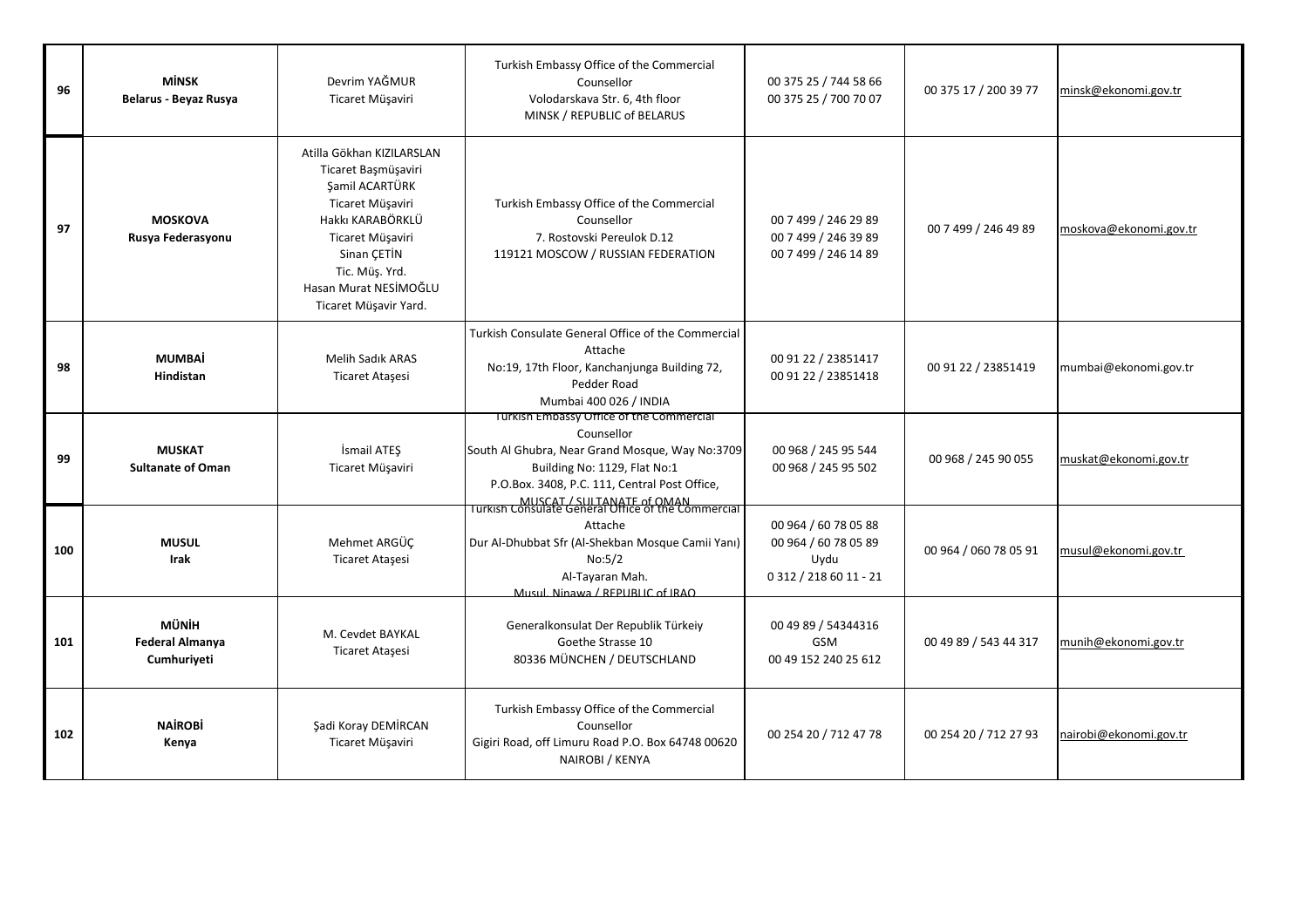| 103 | <b>NEW YORK</b><br>Amerika Birleşik Devletleri | Ahmet CANLI<br>Ticaret Ataşesi<br>M. Serhan KARA<br>Ticaret Ataşesi<br>Mustafa Ali YURDUPAK<br>Ticaret Ataşesi | Turkish Consulate General Office of the Commercial<br>Attache<br>821 United Nations Plaza, 4th floor<br>NEW YORK, N.Y. 10017 USA                                                                                                           | 00 1 212 / 687 15 30<br>00 1 212 / 687 15 31              | 00 1 212 / 687 20 78   | newyork@ekonomi.gov.tr      |
|-----|------------------------------------------------|----------------------------------------------------------------------------------------------------------------|--------------------------------------------------------------------------------------------------------------------------------------------------------------------------------------------------------------------------------------------|-----------------------------------------------------------|------------------------|-----------------------------|
| 104 | <b>NOVOROSSİSK</b><br>Rusya Federasyonu        | Okan PAKBEŞE<br>Ticaret Ataşesi<br>Hüsamettin NEBİOĞLU<br>Ticaret Ataşesi                                      | Turkish Consulate General Office of the Commercial<br>Attache<br>Ulitsa Svabodı 73,<br>NOVOROSSISK / RUSSIAN FEDERATION                                                                                                                    | 00 7 8617 / 64 44 23                                      | 00 7 8617 / 64 26 07   | novorossisk@ekonomi.gov.tr  |
| 105 | <b>NUAKŞOT</b><br>Moritanya                    |                                                                                                                |                                                                                                                                                                                                                                            |                                                           |                        | nuaksot@ekonomi.gov.tr      |
| 106 | <b>ODESA</b><br>Ukrayna                        | <b>Necdet ESER</b><br>Ticaret Ataşesi                                                                          | Turkish Consulate General Office of the Commercial<br>Attache Jukovskogo Sk. No:33 Ofis No: 406 65045<br>ODESA / UKRAINE                                                                                                                   | 00 380 / 487 227 005<br>00 380 / 487 227 107              | 00 380 / 487 222 414   | odesa@ekonomi.gov.tr        |
| 107 | <b>OSLO</b><br>Norveç                          | Mehmet Uğur ATAER<br>Ticaret Başmüşaviri                                                                       |                                                                                                                                                                                                                                            | B.E.<br>00 47 / 22 12 87 50                               |                        | oslo@ekonomi.gov.tr         |
| 108 | <b>OTTAVA</b><br>Kanada                        | Ferüdün BAŞER<br>Ticaret Başmüşaviri                                                                           | Turkish Embassy Office of the Commercial<br>Counsellor<br>197 Wurtemburg St<br>Ottawa On K1N 8L9 CANADA                                                                                                                                    | 00 1 613 / 789 20 90                                      | 00 1 613 / 789 23 06   | ottava@ekonomi.gov.tr       |
| 109 | <b>PARIS</b><br>Fransa Cumhuriyeti             | Aylin BEBEKOĞLU<br>Ticaret Başmüşaviri<br>M. Cem TOPBAŞ<br>Ticaret Müşaviri                                    | Ambassade de Turquie Bureau du Conseiller<br>Commercial<br>16, Avenue de Lamballe<br>75016 PARIS / FRANCE                                                                                                                                  | 00 33 1 / 45 25 29 63                                     | 00 33 1 / 45 24 27 14  | paris@ekonomi.gov.tr        |
| 110 | <b>PEKİN</b><br>Çin Halk Cumhuriyeti           | Ender ÖNCÜ<br>Ticaret Başmüşaviri<br>Serah KEKEÇ<br>Tic. Müş. Yrd.                                             | Turkish Embassy Office of the Commercial<br>Counsellor<br>Office & Apperment Building Kempinski Hotel<br>Beijing Lufthansa Center, 50 Liangmaqiao Road,<br>Chaoyang District Unit: C 812 A,<br>REIJING 100016 / PEOPLE'S REPUBLIC of CHINA | 00 86 10 / 64 64 95 38<br>00 86 10 / 64 65 68 67<br>(FTG) | 00 86 10 / 64 64 22 68 | <u>pekin@ekonomi.gov.tr</u> |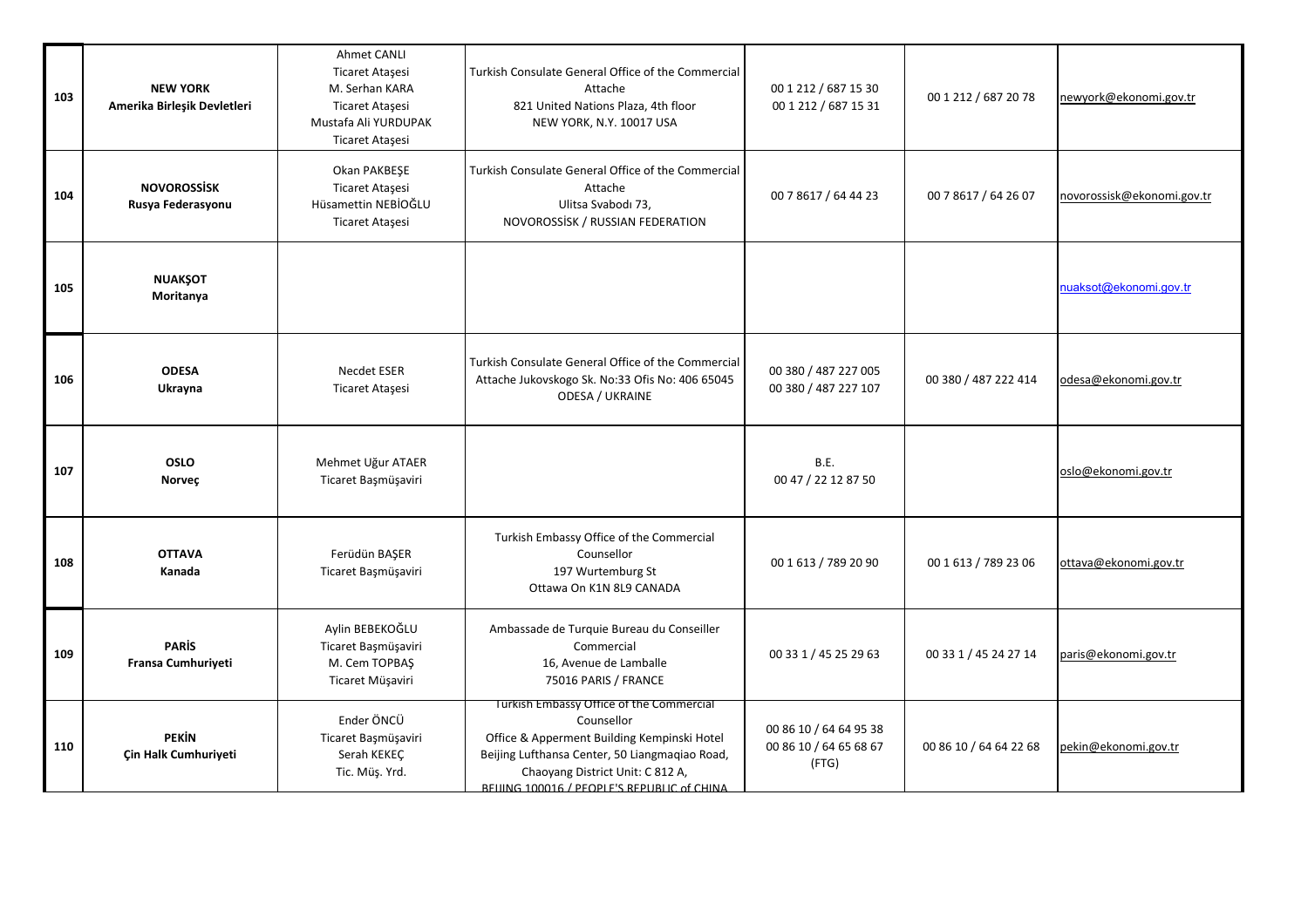| 111 | <b>PODGORICA</b><br>Karadağ                 | Sultan İSKENDER<br>Ticaret Müşaviri                                          | Ambasada Turske<br>Radosava Burica, B.B., Zabjelo, 81000<br>PODGORICA / MONTENEGRO                                                | 00 382 / 20 648 148                             | 00 382 / 20 648 149   | podgorica@ekonomi.gov.tr |
|-----|---------------------------------------------|------------------------------------------------------------------------------|-----------------------------------------------------------------------------------------------------------------------------------|-------------------------------------------------|-----------------------|--------------------------|
| 112 | <b>PRAG</b><br>Çek Cumhuriyeti              | Necmi UĞURLU<br>Ticaret Başmüşaviri                                          | Turkish Embassy Office of the Commercial<br>Counsellor<br>Na Orechovce 69<br>16200 PRAGUE 6 / CZECH REPUBLIC                      | 00 420 / 224 311 944<br>00 420 / 224 311 402-16 | 00 420 / 224 311 943  | prag@ekonomi.gov.tr      |
| 113 | <b>PRETORIA</b><br>Güney Afrika Cumhuriyeti | Emine SÖNMEZ<br>Ticaret Müşaviri<br>Lale ÖZKAN<br>Tic. Müş. Yrd.             | Turkish Embassy Office of the Commercial<br>Counsellor<br>P.O.Box: 56014, Arcadia, 0007<br>PRETORIA / SOUTH AFRICA                | 00 2712 / 342 60 51                             | 00 2712 / 342 60 58   | pretoria@ekonomi.gov.tr  |
| 114 | <b>PRISTINE</b><br>Kosova                   | <b>Bilal AKKURT</b><br>Ticaret Müşaviri                                      | Turkish Embassy Office of the Commercial<br>Counsellor<br>Imzot Nike Prella Street No:42 Ulpiane Pristine /<br>KOSOVA             | 00 381 / 38 554699                              | 00 381 / 38 554688    | pristina@ekonomi.gov.tr  |
| 115 | <b>RABAT</b><br>Fas Krallığı                | Selami İNCEKARA<br>Ticaret Müşaviri                                          | Turkish Embassy Office of the Commercial<br>Counsellor<br>7, Avenue Abdelkrim Benjelloun RABAT / MAROC                            | 00 212 537 / 76 76 01<br>00 212 537 / 66 15 22  | 00 212 537 / 76 76 42 | rabat@ekonomi.gov.tr     |
| 116 | <b>ROMA</b><br><b>İtalya</b>                | Mustafa CESAR<br>Ticaret Müşaviri<br>Halil İbrahim ŞENER<br>Ticaret Müşaviri | Ambasciata di Turchia Ufficio Commerciale<br>Viale Pasteur 77/8, 00144 EUR, ROMA / ITALY                                          | 00 39 06 / 592 23 34<br>00 39 06 / 592 51 17    | 00 39 06 / 591 79 84  | roma@ekonomi.gov.tr      |
| 117 | <b>RİYAD</b><br>Suudi Arabistan Krallığı    | Ahmet GÜNET<br>Ticaret Müşaviri<br>Devlet Selim PASLI<br>Ticaret Müşaviri    | Turkish Embassy Riyadh<br>P.O.BOX 94390<br>RIYADH 11693 / SAUDI ARABIC                                                            | 00 966 1 / 288 58 86                            | 00 966 1 / 288 58 83  | riyad@ekonomi.gov.tr     |
| 118 | <b>ROTTERDAM</b><br>Hollanda                | <b>Tuba SANDER</b><br>Ticaret Ataşesi                                        | Turkish Consulate General Office of the Commercial<br>Attache<br>West Blaak 2, 3012 KK,<br>Rotterdam / HOLLAND                    | 00 31 10 / 752 39 75                            | 00 31 10 / 752 37 39  | rotterdam@ekonomi.gov.tr |
| 119 | <b>SAO PAULO</b><br><b>Brezilya</b>         | Ayşe Canan GÜRHAN<br>Ticaret Ataşesi<br>Ramazan KISA<br>Ticaret Ataşesi      | Escritorio Comercial do Consulado Geral da Turquia<br>Rua Gomes de Carvalho, 1581 - Conj. 810<br>Vila Olimpia, Sao Paulo / BRAZIL | 00 55 11 / 3045 1733                            | 00 55 11 / 3045 1899  | saopaulo@ekonomi.gov.tr  |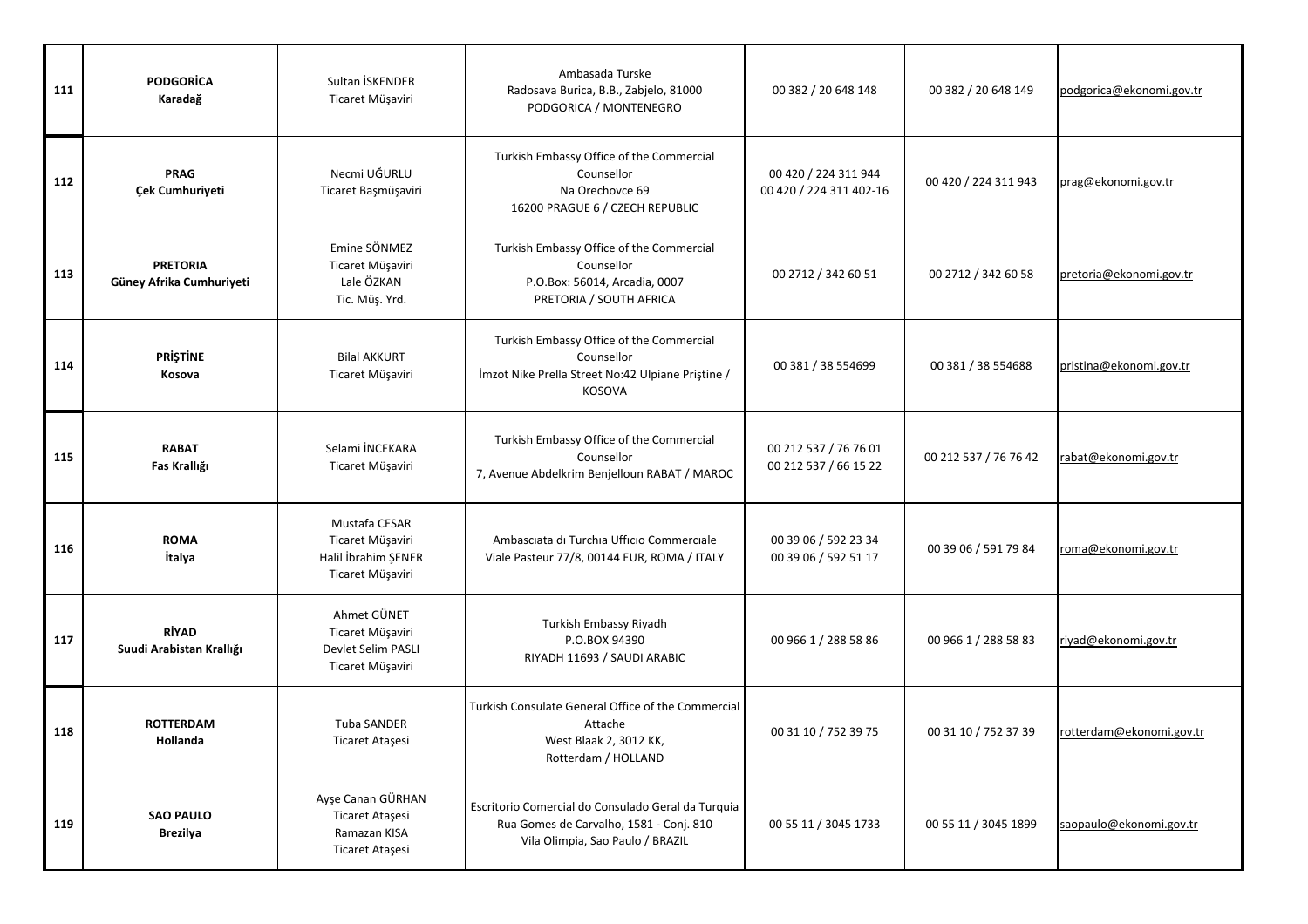| 120 | <b>SANA</b><br>Yemen                                | Bilal GÜMÜŞ<br>Ticaret Müşavir Yrd.                                    | Turkish Embassy Office of the Commercial<br>Counsellor<br>P.O.Box: 18740 Hadda City<br>SANA'A / YEMEN                                              | 00 967 1 / 430 402<br>00 967 1 / 430 403 | 00 967 1 / 430 403                                 | sana@ekonomi.gov.tr         |
|-----|-----------------------------------------------------|------------------------------------------------------------------------|----------------------------------------------------------------------------------------------------------------------------------------------------|------------------------------------------|----------------------------------------------------|-----------------------------|
| 121 | <b>SAN FRANCISCO</b><br>Amerika Birleşik Devletleri | Ebru GÜLSOY<br>Ticaret Ataşesi                                         |                                                                                                                                                    |                                          |                                                    | sanfransisco@ekonomi.gov.tr |
| 122 | <b>SANTIAGO</b><br>Şili                             | Çağrı DÜNDAR<br>Ticaret Müşaviri                                       | Embajada de Turquia Consejeria Comercial<br>Barros Errazuriz 1954 Of. 1204<br>Providencia, Santiago                                                | 00 562 / 470 90 09                       | 00 562 / 470 90 11                                 | santiago@ekonomi.gov.tr     |
| 123 | <b>SARAYBOSNA</b><br><b>Bosna Hersek</b>            | Sinan YANAZ<br>Ticaret Müşaviri                                        | Turkish Embassy Office of the Commercial<br>Counsellor<br>Ul. Skenderija 4,<br>71000 SARAJEVO / BOSNA-HERZEGOVINA                                  | 00 387 33 / 665 988                      | 00 387 33 / 208 562                                | saraybosna@ekonomi.gov.tr   |
| 124 | <b>SEATTLE</b><br>Amerika Birleşik Devletleri       | Recep DEMIR<br>Ticaret Ataşesi                                         | Office of the Commercial Attache, 2033 6th Ave<br>.Suite 990, Seattle, WA 98121 / U.S.A                                                            | 00 206 / 441 43 23                       | 00 206 / 448 03 68                                 | seattle@ekonomi.gov.tr      |
| 125 | <b>SELANİK</b><br>Yunanistan                        | Kemal Sinan TÜZÜN<br>Ticaret Ataşesi                                   | Turkish Consulate General, Office of the Commercial<br>Attache Tsimiski 43 Fl 3th 54624<br>THESSALONIKI / GREECE                                   | 00 30231 / 025 44 60                     | 00 30231 / 025 44 48                               | selanik@ekonomi.gov.tr      |
| 126 | <b>SEUL</b><br>Kore Cumhuriyeti                     | B. Kaan KÖKTÜRK<br>Ticaret Müşaviri<br>Onur AKALIN<br>Ticaret Müşaviri | Turkish Embassy Commercial Counsellor's Office<br>4th floor Vivien Building<br>4-52 Seobinggo-dong Yongsan-gu<br>SEOUL 140-240 / REPUBLIC of KOREA | 00 82 2 / 794 13 82                      | 00 82 2 / 796 21 77                                | seul@ekonomi.gov.tr         |
| 127 | <b>SİDNEY</b><br>Avustralya                         | Makbule KÜÇÜKSÖZEN DOĞAN<br>Ticaret Ataşesi                            | Turkish Consulate General Office of the Commercial<br>Attache<br>66 Ocean St. Woollahra<br>SYDNEY, NSW 2025 / AUSTRALIA                            | 00 61 2 / 9327 6639                      | 00 61 2 / 9362 4730<br>B.K.<br>00 61 2 / 9362 4533 | sidney@ekonomi.gov.tr       |
| 128 | <b>SİNGAPUR</b><br>Singapur Cumhuriyeti             | Gökhan ÖRNEK<br>Ticaret Müşaviri                                       | Turkish Embassy Office of the Commercial<br>Counsellor<br>2 Shenton Way, SGX Centre 1#10-03 068804<br>SINGAPORE                                    | 00 65 / 6533 33 85<br>00 65 / 6533 33 59 | 00 65 / 6533 3382                                  | singapur@ekonomi.gov.tr     |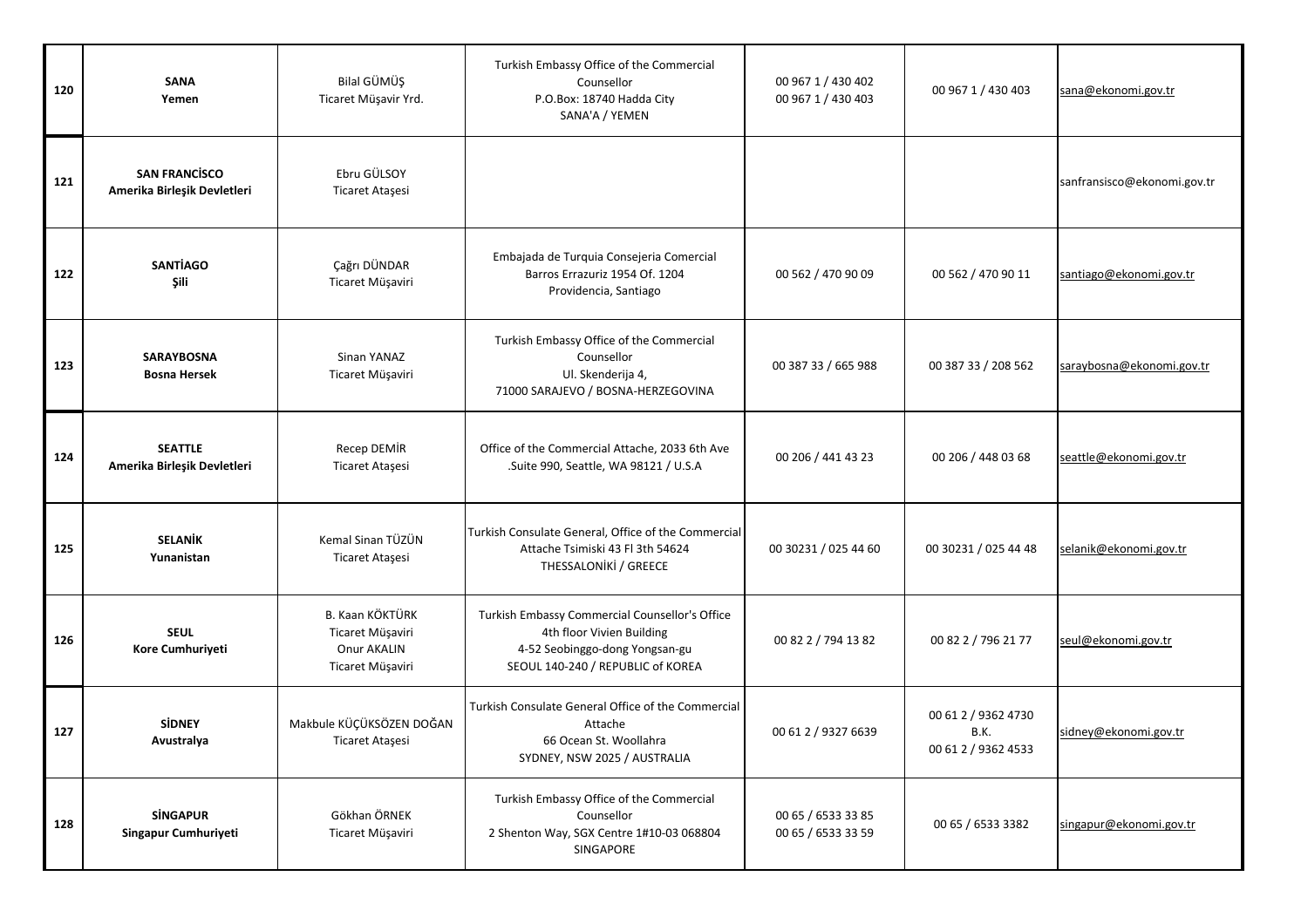| 129 | <b>SOFYA</b><br><b>Bulgaristan Cumhuriyeti</b>  | Mustafa Ertan DEMİRAY<br>Ticaret Müşaviri<br>Zafer SOYLU<br>Ticaret Müşaviri           | Turkish Embassy Office of the Commercial<br>Counsellor<br>98 Bulgaria Blud, Floor 7. Office 13D-14D<br>1680 SOFIA / BULGARIA                                                  | 00 359 2 / 958 12 02<br>00 359 2 / 854 87 25                                  | 00 359 2 / 958 14 25    | sofya@ekonomi.gov.tr      |
|-----|-------------------------------------------------|----------------------------------------------------------------------------------------|-------------------------------------------------------------------------------------------------------------------------------------------------------------------------------|-------------------------------------------------------------------------------|-------------------------|---------------------------|
| 130 | <b>STOCKHOLM</b><br>İsveç Krallığı              | <b>Murat ERTEKIN</b><br>Ticaret Müşavir Yard.                                          | Turkish Embassy Office of the Commercial<br>Counsellor<br>Karlavagen 71, 114 49<br>STOCKHOLM / İSVEÇ                                                                          | 00 46 8 / 661 64 83                                                           | 00 46 8 / 666 96 25     | stockholm@ekonomi.gov.tr  |
| 131 | <b>STRAZBURG</b><br><b>Fransa</b>               |                                                                                        | Bureau de l'Attachee Commerciale<br>Consulat General de Turquie<br>18 Rue Auguste Lamey 67000<br>Strasbourg / FRANCE                                                          | 00 33 3 / 69 14 66 65                                                         | 00 33 3 / 69 14 66 65   | strazburg@ekonomi.gov.tr  |
| 132 | <b>STUTTGART</b><br>Federal Almanya Cumhuriyeti | Ahmet BAYRAKTAR<br>Ticaret Ataşesi                                                     | Türkisches Generalkonsulat Handelsabteilung<br>Kernerstrasse 19-B, D-70182<br>Stuttgart / GERMANY                                                                             | 00 49 711 / 16 66 75 80<br>00 49 711 / 54 09 65 05<br>00 49 711 / 54 09 65 09 | 00 49 711 / 54 09 65 07 | stuttgart@ekonomi.gov.tr  |
| 133 | <b>ST. PETERSBURG</b><br>Rusya Federasyonu      | Remziye KÖSE<br>Ticaret Ataşesi<br>Dilek DOĞRUER<br>Ticaret Ataşesi                    | Turkish Consulate General Office of the Commercial<br>Attache<br>191119, St. Petersburg, Russia,<br>BC "Renaissance Plaza",<br>Ul. Marata, 69-71, Lit. A, V Block, 3-rd floor | 007 (812) 363 35 92 007<br>(812) 363 35 93                                    | 007 (812) 363 35 94     | petersburg@ekonomi.gov.tr |
| 134 | ŞAM<br>Suriye Arap Cumhuriyeti                  | Şaban Kaan ÖZDEMİR<br>Ticaret Müşaviri<br>Erhan KARAKOÇ<br>Ticaret Müşaviri Yardımcısı | Turkish Embassy Office of the Commercial<br>Counsellor<br>Tanzim Kafersouseh Hasan Samra Str. 152,<br>Building No:172 First Floor No:8<br>DAMASCUS / SYRIA                    | 00 963 11 / 211 01 01                                                         | 00 963 11 / 211 01 03   | sam@ekonomi.gov.tr        |
| 135 | <b><i>ŞANGHAY</i></b><br>Çin Halk Cumhuriyeti   | Bilgehan ŞAŞMAZ<br>Ticaret Ataşesi                                                     | Turkish Consulate General Office of the Commercial<br>Attache<br>1375 Huai Hai (M) Road Qi Hua Tower-13A<br>200031 SHANGHAI / P.R.C                                           | 00 86 21 / 643 78 302                                                         | 00 86 21 / 643 30 221   | sanghay@ekonomi.gov.tr    |
| 136 | <b>ŞİKAGO</b><br>Amerika Birleşik Devletleri    | Rahime Sevtap AKGÜLOĞLU<br>Ticaret Ataşesi                                             | Consulate General of Turkey Ofiice of the<br><b>Commercial Attache</b><br>444 N Michigan Ave. Suite: 2930 CHICAGO, IL 60611<br>UNITED STATES of AMERICA                       | 00 1 312 / 410 90 05<br>00 1 312 / 410 90 07                                  | 00 1 312 / 410 9006     | sikago@ekonomi.gov.tr     |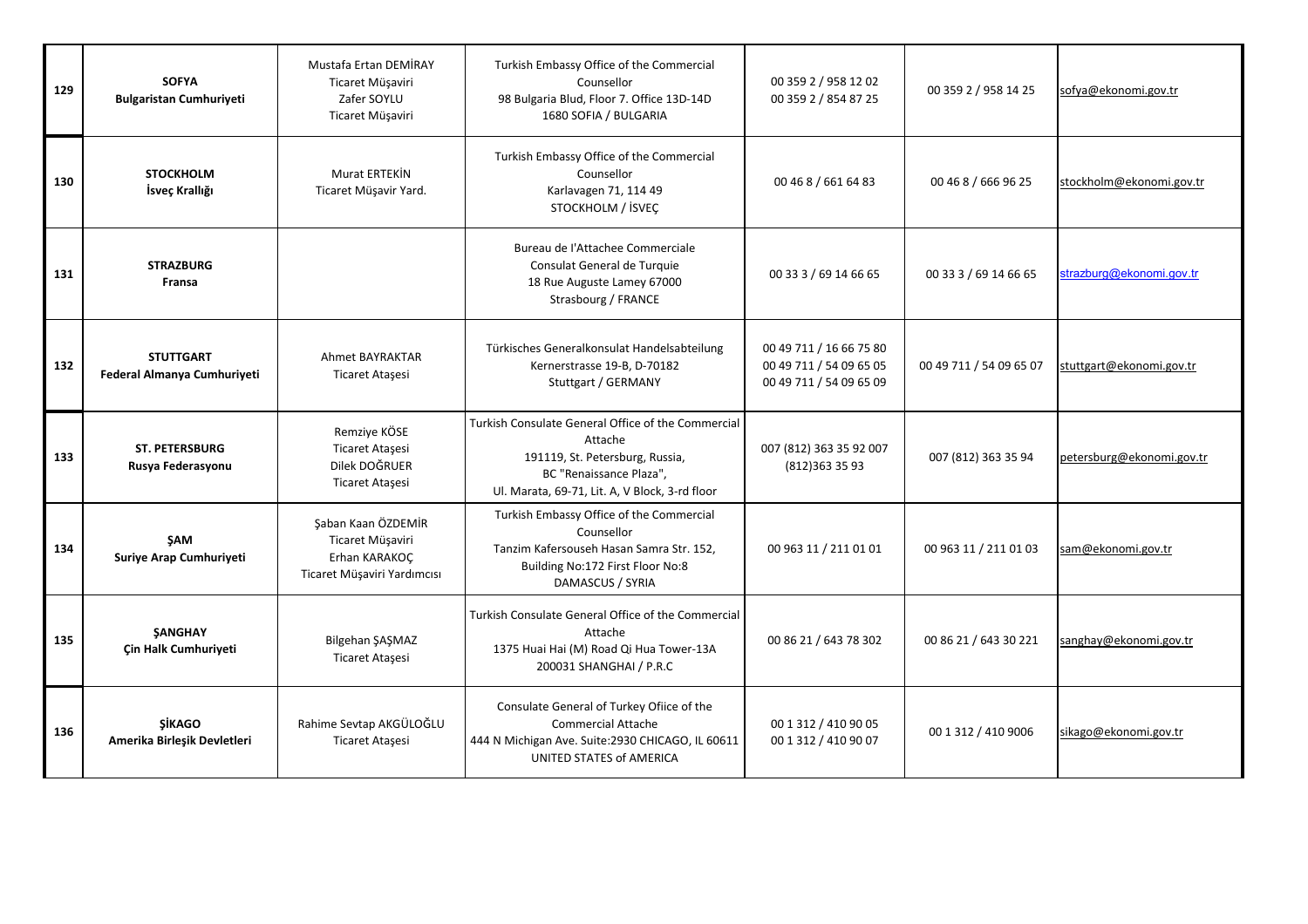| 137 | <b>TAHRAN</b><br>İran İslam Cumhuriyeti  | Himmet GERİŞ<br>Ticaret Müşaviri<br>Mehmet Serkan BURALI<br>Tic. Müş. Yard.<br>Alper ÇAKIROĞLU<br>Tic. Müş.Yrd. | Turkish Embassy Office of the Commercial<br>Counsellor<br>Ferdowsi Ave. 337 P.O.Box:11155 - 8758<br><b>TEHRAN 11444 / IRAN</b>                                                             | 00 98 21 / 33 91 35 92<br>00 98 21 / 33 92 62 46 | 00 98 21 / 33 92 49 52                         | tahran@ekonomi.gov.tr  |
|-----|------------------------------------------|-----------------------------------------------------------------------------------------------------------------|--------------------------------------------------------------------------------------------------------------------------------------------------------------------------------------------|--------------------------------------------------|------------------------------------------------|------------------------|
| 138 | <b>TAŞKENT</b><br>Özbekistan Cumhuriyeti | Bilal SÜRÜCÜ<br>Ticaret Müşaviri                                                                                | Turkish Embassy Office of the Commercial<br>Counsellor<br>Akademik Yahya Gulomov Küçesi No: 87<br>TAŞKENT / ÖZBEKİSTAN                                                                     | 00 998 71 / 233 2919                             | 00 998 71 / 233 2919                           | taskent@ekonomi.gov.tr |
| 139 | <b>TEL-AVİV</b><br><b>İsrail</b>         |                                                                                                                 | Turkish Embassy Office of the Commercial<br>Counsellor<br>202 Hayarkon Street, 63405<br>TEL-AVIV / ISRAEL                                                                                  | 00 972 3 / 524 09 05                             | 00 972 3 / 523 61 98                           | telaviv@ekonomi.gov.tr |
| 140 | <b>TEBRİZ</b><br>İran                    | Ali ÖZÇINAR<br>Ticaret Ataşesi                                                                                  | Turkish Embassy Office of the Commercial<br>Counsellor<br>Kuye Vale Asr, Khiyabani Forughi, Kuçe-i Farhangian<br>No:8 P.O.Box.:4155-51335 Tebriz/P.O.Box:27<br>Doğubayazıt, AĞRI / TÜRKİYE | 00 98 411 / 329 75 82                            | 00 98 411 / 329 75 83                          | tebriz@ekonomi.gov.tr  |
| 141 | <b>TIFLIS</b><br>Gürcistan Cumhuriyeti   | Ramazan YILDIRIM<br>Ticaret Müşaviri                                                                            | The Embassy of the Republic of Turkey Office of the<br><b>Commercial Counsellor</b><br>35, Chavchavadze Ave.,<br><b>TBILISI / GEORGIA</b>                                                  | 00 995 322 / 25 12 89<br>00 995 322 / 25 13 36   | 00 995 32 / 225 12 98<br>00 995 32 / 000 06 66 | tiflis@ekonomi.gov.tr  |
| 142 | <b>TİRANA</b><br>Arnavutluk              | Muharrem CAN<br>Ticaret Müşaviri                                                                                | Turkish Embassy Office of the Commercial<br>Counsellor<br>Rr Deshmoret e 4 Shkurtit Kompleksi<br>Green Park Kulla 2, Kati 6, No: 20<br>TIRANA / ALBANIA                                    | 00 355 4 / 227 19 27<br>00 355 4 / 225 65 48     | 00355 4 / 225 65 48                            | tiran@ekonomi.gov.tr   |
| 143 | <b>TOKYO</b><br>Japonya                  | Musa DEMIR<br>(Ticaret Başmüşaviri)<br>S. Mete ÖZBALABAN<br>(Ticaret Müşaviri)                                  | <b>Turkish Embassy Office of the Commercial</b><br>Counsellor<br>Kozuki Capital East Building 5F<br>Kita Aoyama Minato-ku, Tokyo,<br>1074-0061 JAPAN                                       | 00 81 3 / 34 70 67 23                            | 00 81 3 / 34 70 62 80                          | tokyo@ekonomi.gov.tr   |
| 144 | <b>TORONTO</b><br>Kanada                 | Mehmet TAN<br>Ticaret Ataşesi                                                                                   | Turkish Consulate General Office of the Commercial<br>Attache<br>10 Lower Spadina Avenue, Suite 201<br>TORONTO / ONTARIO M5V 2Z2 / CANADA                                                  | 00 1 416 / 598 03 03                             | 00 1 416 / 598 78 87                           | toronto@ekonomi.gov.tr |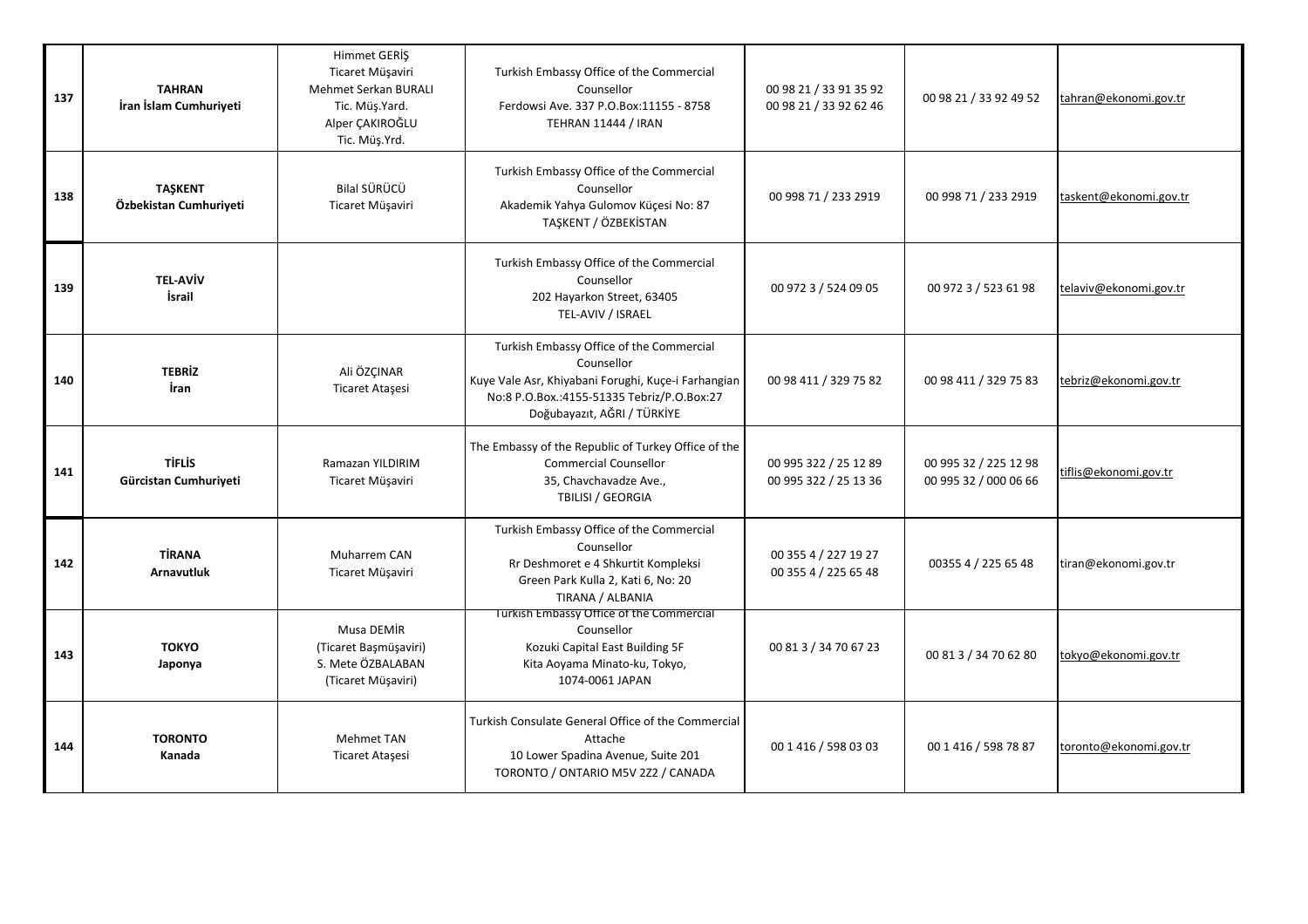| 145 | <b>TRABLUS</b><br>Libya Arap Halk Sosyalist Büyük<br>Cemahiriyesi | İbrahim ERİŞ<br>Ticaret Müşaviri<br>Yusuf YILDIZ<br>Ticaret Müşaviri               | Turkish Embassy Office of the Commercial<br>Counsellor<br>Zawiyat Dahmani Street<br>P.O.Box: 344, TRIPOLI / LIBYA                           | 00 218 21 / 340 0473<br>00 218 21 / 340 1140                         | 00 218 21 / 340 0474<br>00 218 21 / 340 67 70    | trablus@ekonomi.gov.tr   |
|-----|-------------------------------------------------------------------|------------------------------------------------------------------------------------|---------------------------------------------------------------------------------------------------------------------------------------------|----------------------------------------------------------------------|--------------------------------------------------|--------------------------|
| 146 | <b>TUNUS</b><br><b>Tunus</b>                                      | Özden GÜLVEREN AERTS<br>Ticaret Müşaviri<br>Kamil URCU<br>Ticaret Müşaviri         | Turkish Embassy Office of the Commercial<br>Counsellor<br>Lot No.4, Avenue Hedi Karray, Centre Urbain Nord,<br>1082<br>TUNIS / TUNUS        | 00 216 71 / 753 212<br>00 216 71 / 752 506                           | 00 216 71 / 766 988                              | tunus@ekonomi.gov.tr     |
| 147 | <b>ULAN BATOR</b><br>Moğolistan                                   | Adnan HÜSREVOĞLU<br>Ticaret Müşaviri                                               | Turkish Embassy Office of the Commercial<br>Counsellor<br>Central Post Office P.O.Box:1009 Enkhtaivny Street<br>5<br>ULAANBAATAR / MONGOLIA | 00 976 11 / 330 173<br>Uydu<br>0 312 / 218 60 18                     | 00 976 11 / 330 173                              | ulanbator@ekonomi.gov.tr |
| 148 | <b>URUMİYE</b><br>İran                                            |                                                                                    |                                                                                                                                             |                                                                      |                                                  | urumiye@ekonomi.gov.tr   |
| 149 | <b>ÜSKÜP</b><br>Makedonya                                         | Şenol TÜRKYILMAZ<br>Ticaret Müşaviri                                               | Turkish Embassy Office of the Commercial<br>Counsellor<br>Ul. Borka Taleski 55 1000<br>SKOPJE / MACEDONIA                                   | 00389 / 23224010                                                     | 00389 / 23222014                                 | uskup@ekonomi.gov.tr     |
| 150 | <b>VARŞOVA</b><br>Polonya                                         | Mehmet ERGÜNAL<br>Ticaret Müşaviri                                                 | Turkish Embassy Office of the Commercial<br>Counsellor<br>Ul. Malczewskiego 32,<br>02-622 WARSAW / POLONYA                                  | 00 48 22 / 646 14 08<br>00 48 22 / 646 34 47<br>00 48 22 / 646 43 21 | 00 48 22 / 646 34 47                             | varsova@ekonomi.gov.tr   |
| 151 | <b>VAŞİNGTON</b><br>Amerika Birleşik Devletleri                   | Abdullah KÖTEN<br>Ticaret Başmüşaviri<br>Onur BÜLBÜL<br>Ticaret Müşavir Yardımcısı | Turkish Embassy Office of the Commercial<br>Counsellor<br>2525 Massachusetts Avenue<br>N.W. WASHINGTON D.C. 20008 / U.S.A.                  | 00 1 202 / 612 67 80<br>00 1 202 / 612 67 81                         | 00 1 202 / 238 06 29                             | vasington@ekonomi.gov.tr |
| 152 | <b>VILNIUS</b><br>Litvanya                                        |                                                                                    |                                                                                                                                             | 00 370 / 52 64 95 70                                                 | 00 370 / 52 12 32 77                             | vilnius@ekonomi.gov.tr   |
| 153 | <b>VİYANA</b><br>Avusturya Cumhuriyeti                            | Saadettin DOĞAN<br>Ticaret Müşaviri<br>Atakan ÖZDEMİR<br>Ticaret Müşaviri          | Türkische Botschaft Büro des Handelsrats<br>Gottfried - Kellergasse 2/12<br>A-1030 WIEN / AUSTRIA                                           | 00 43 1 / 713 13 58<br>00 43 1 / 712 43 82                           | 00 43 1 / 713 13 58 75<br>00 43 1 / 712 43 82 75 | viyana@ekonomi.gov.tr    |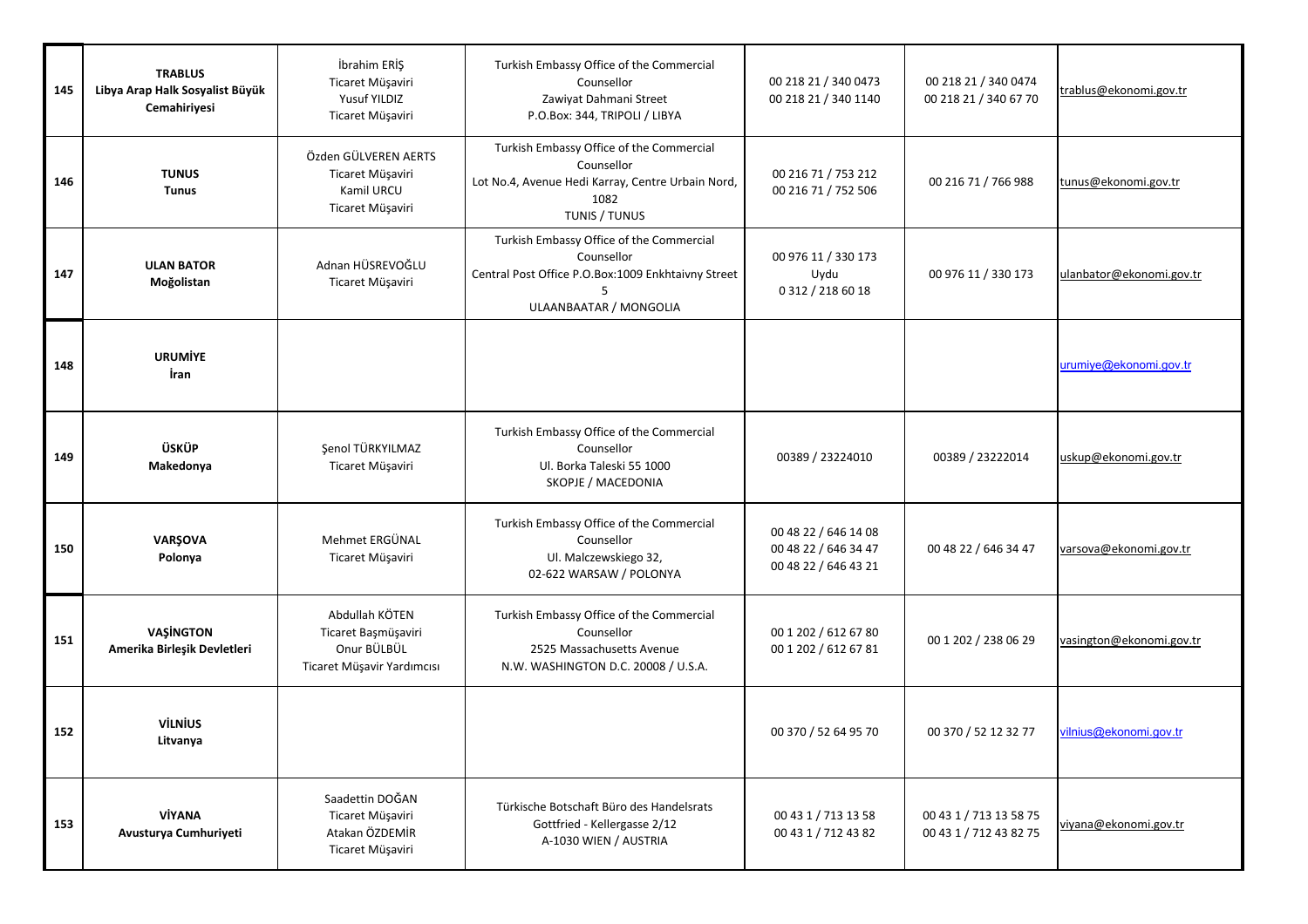| 154 | <b>WELLINGTON</b><br>Yeni Zelanda         |                                                                                    | Turkish Embassy Office of the Commercial<br>Counsellor<br>15-17 Murphy Street, Level 8 Thorndon,<br>Wellington 6011 / NEW ZEALAND | 00 64 4 / 472 12 90<br>00 64 4 / 472 12 92                                                           | 00 64 4 / 472 12 77                                         | wellington@ekonomi.gov.tr    |
|-----|-------------------------------------------|------------------------------------------------------------------------------------|-----------------------------------------------------------------------------------------------------------------------------------|------------------------------------------------------------------------------------------------------|-------------------------------------------------------------|------------------------------|
| 155 | <b>YAOUNDE</b><br>Kamerun                 |                                                                                    | Turkish Embassy Office of the Commercial<br>Counsellor<br>Boulevard de l'URSS 1782 B.P.35155<br>Bastos - Yaounde / CAMEROUN       | 00 237 / 22 21 80 23<br>B.E.<br>00 237 / 22 20 67 75<br>00 237 / 22 20 67 76<br>00 237 / 22 20 67 77 | 00 237 / 22 21 80 24<br><b>B.E.</b><br>00 237 / 22 20 67 78 | yaounde@ekonomi.gov.tr       |
| 156 | <b>YEKATERİNBURG</b><br>Rusya Federasyonu |                                                                                    |                                                                                                                                   |                                                                                                      |                                                             | yekaterinburg@ekonomi.gov.tr |
| 157 | YENİ DELHİ<br>Hindistan Cumhuriyeti       | Ziya DEMİRDÜZEN<br>Ticaret Müşaviri<br>Tuğrul SOMUNCUOĞLU<br>Ticaret Müşaviri Yrd. | Turkish Embassy Office of the Commercial<br>Counsellor<br>50-N, Nyaya Marg Chanakyapuri<br>NEW DELHI / INDIA                      | 00 91 11 / 2687 99 07<br>00 91 11 / 2688 90 53                                                       | 00 91 11 / 2688 9236                                        | yenidelhi@ekonomi.gov.tr     |
| 158 | <b>ZAGREP</b><br>Hırvatistan              | Ali Fikri BAKIR<br>Ticaret Başmüşaviri                                             | Turkish Embassy Office of the Commercial<br>Counsellor<br>Masarykova 3/2 10000<br>ZAGREB / CROATIA                                | 00 385 1 / 485 42 61<br>00 385 1 / 486 46 77                                                         | 00 385 1 / 485 42 61                                        | zagrep@ekonomi.gov.tr        |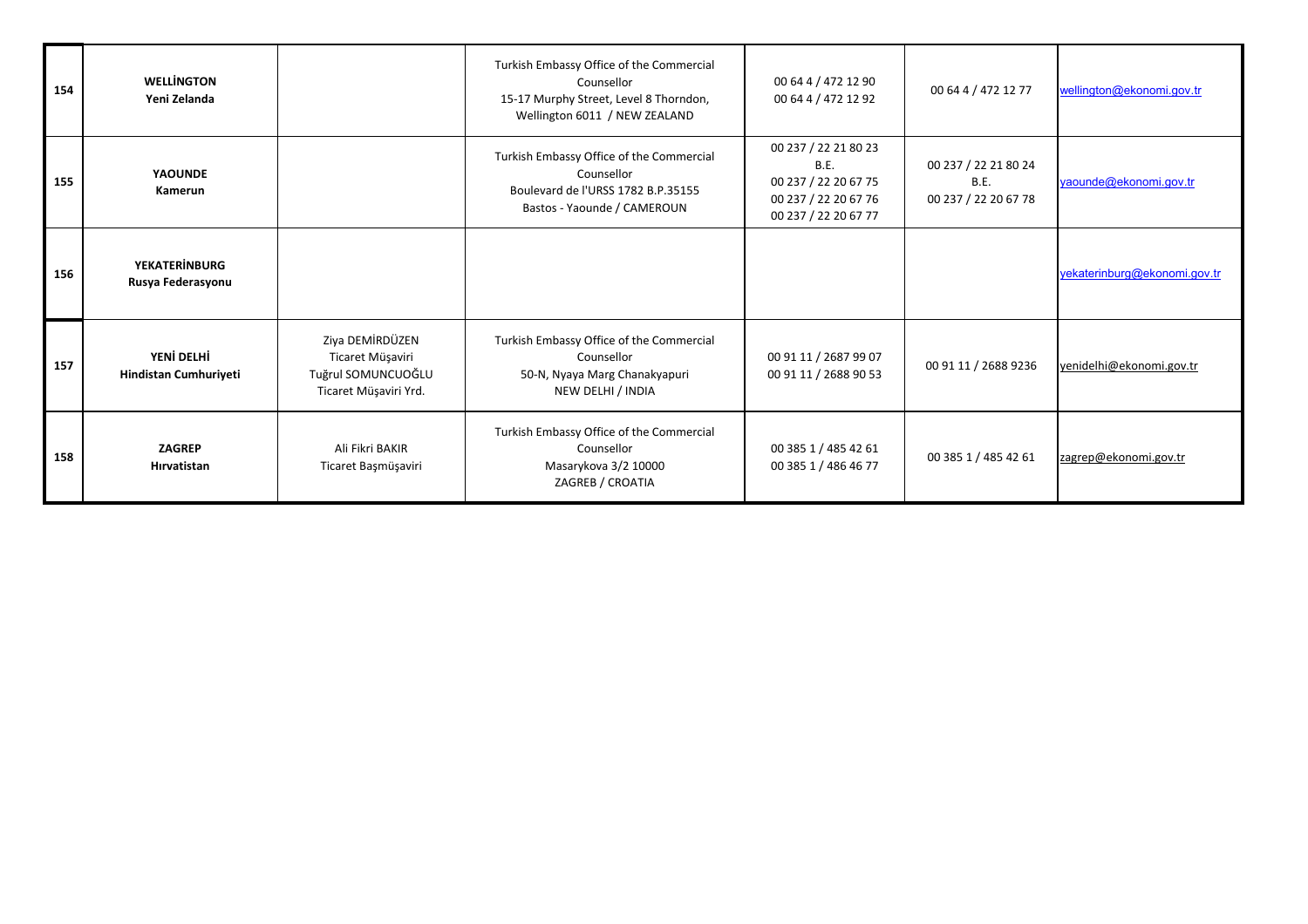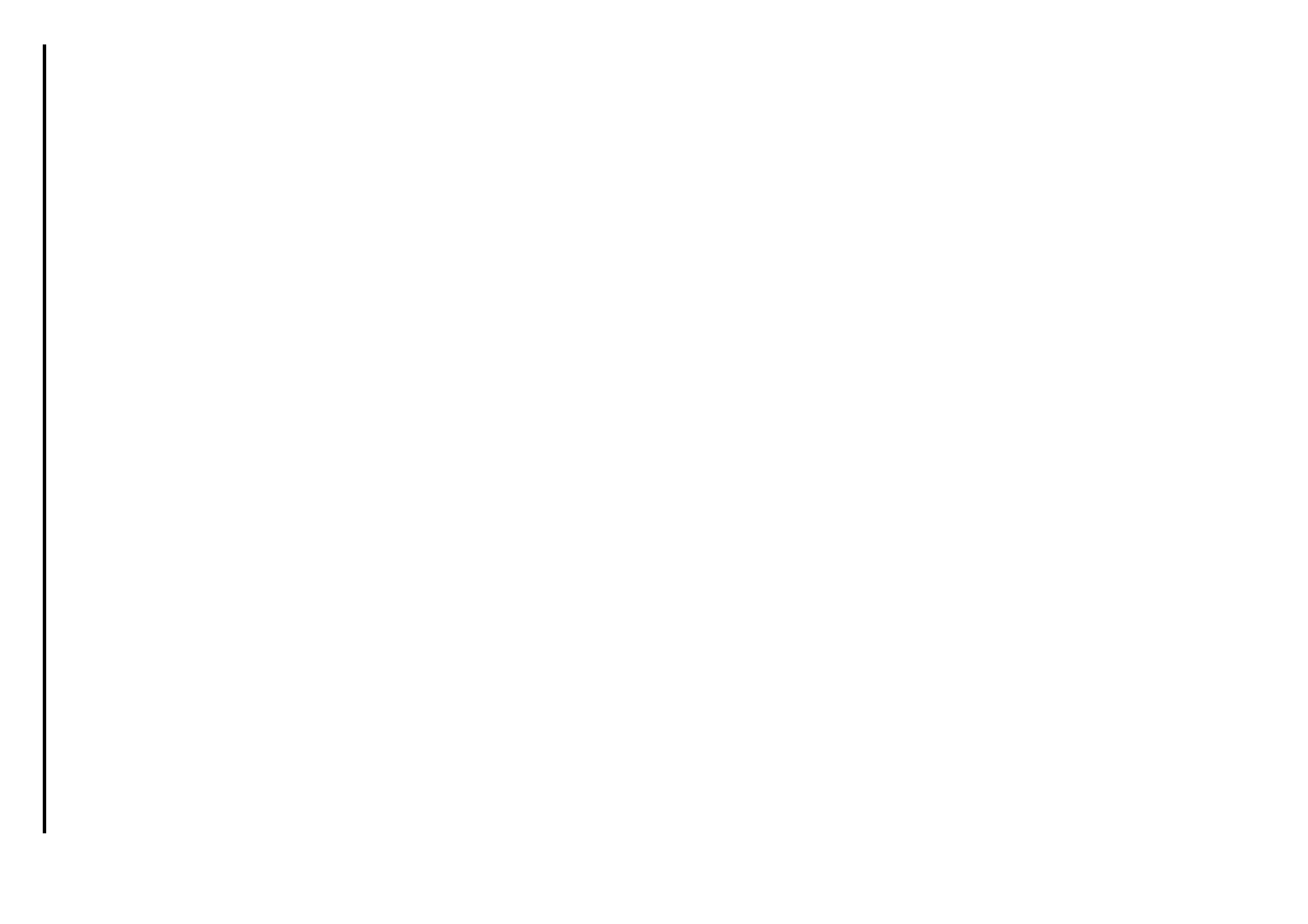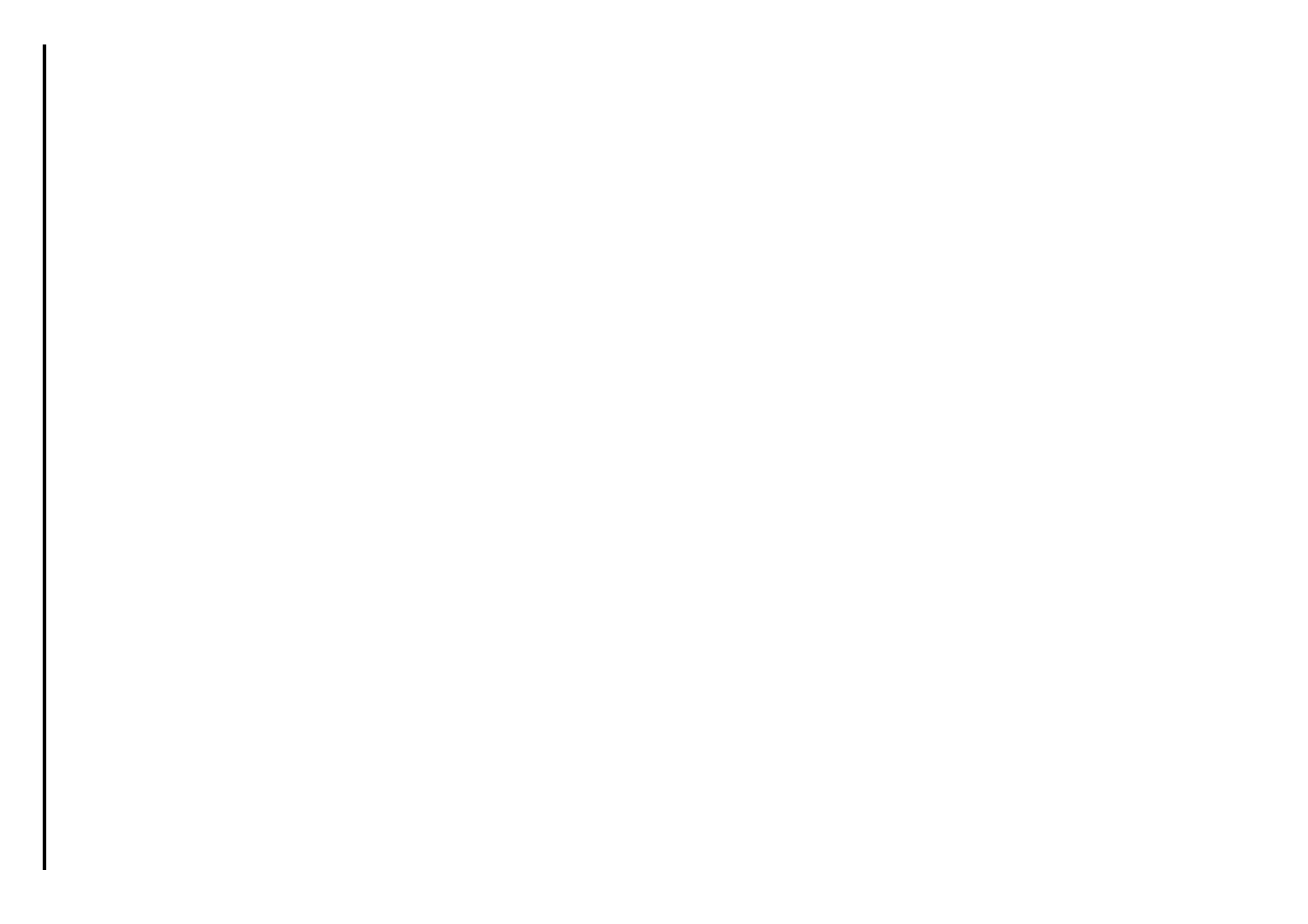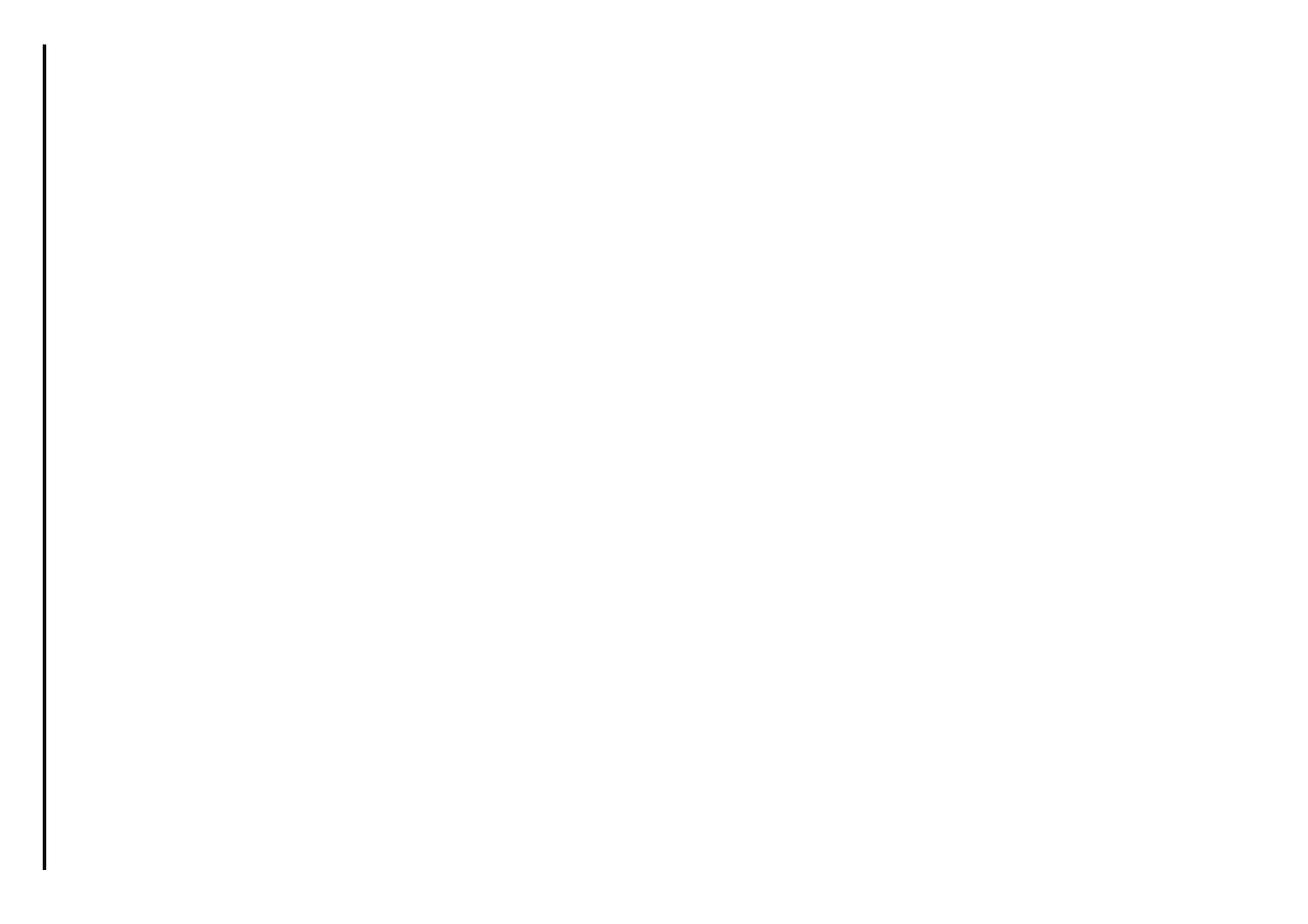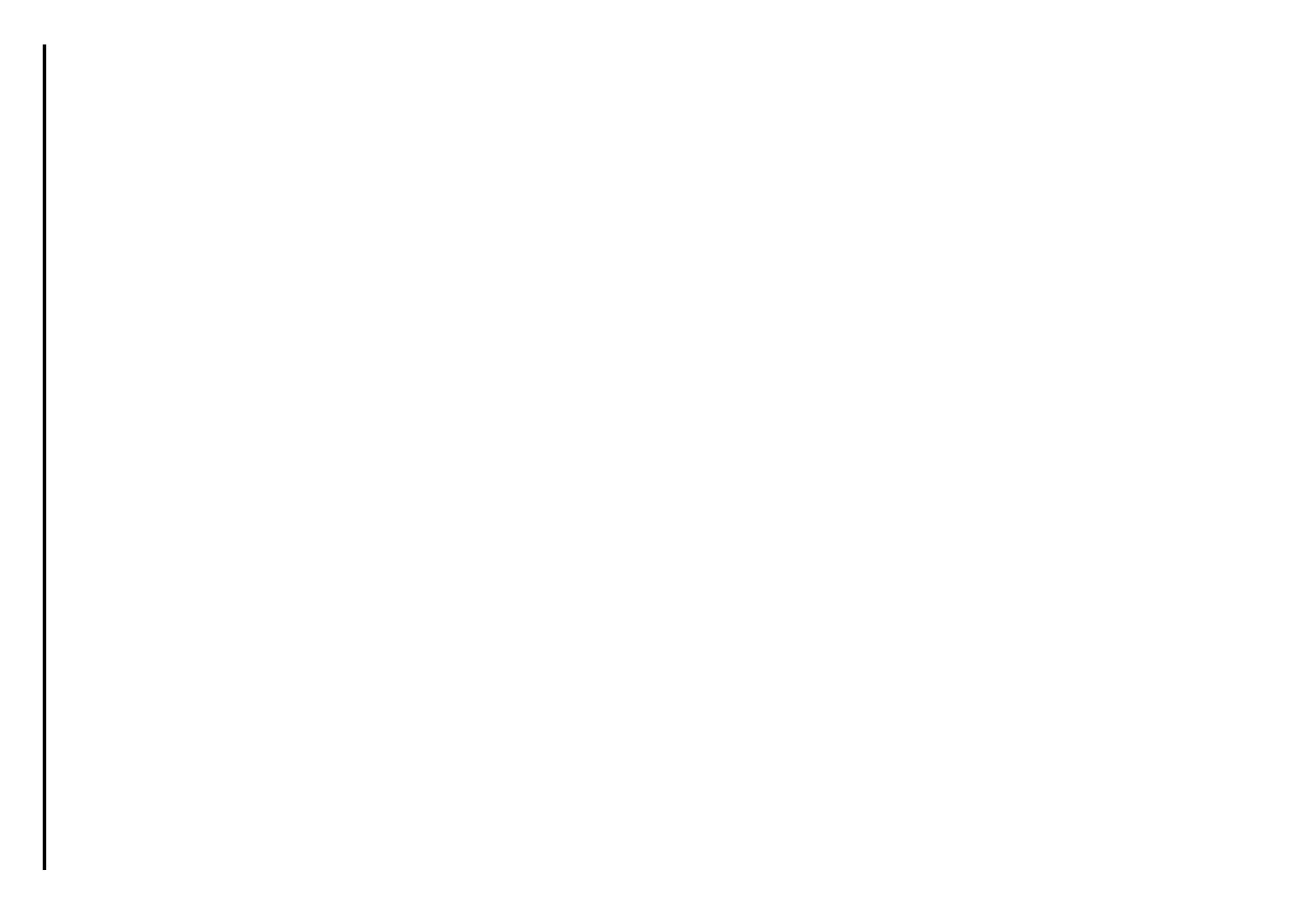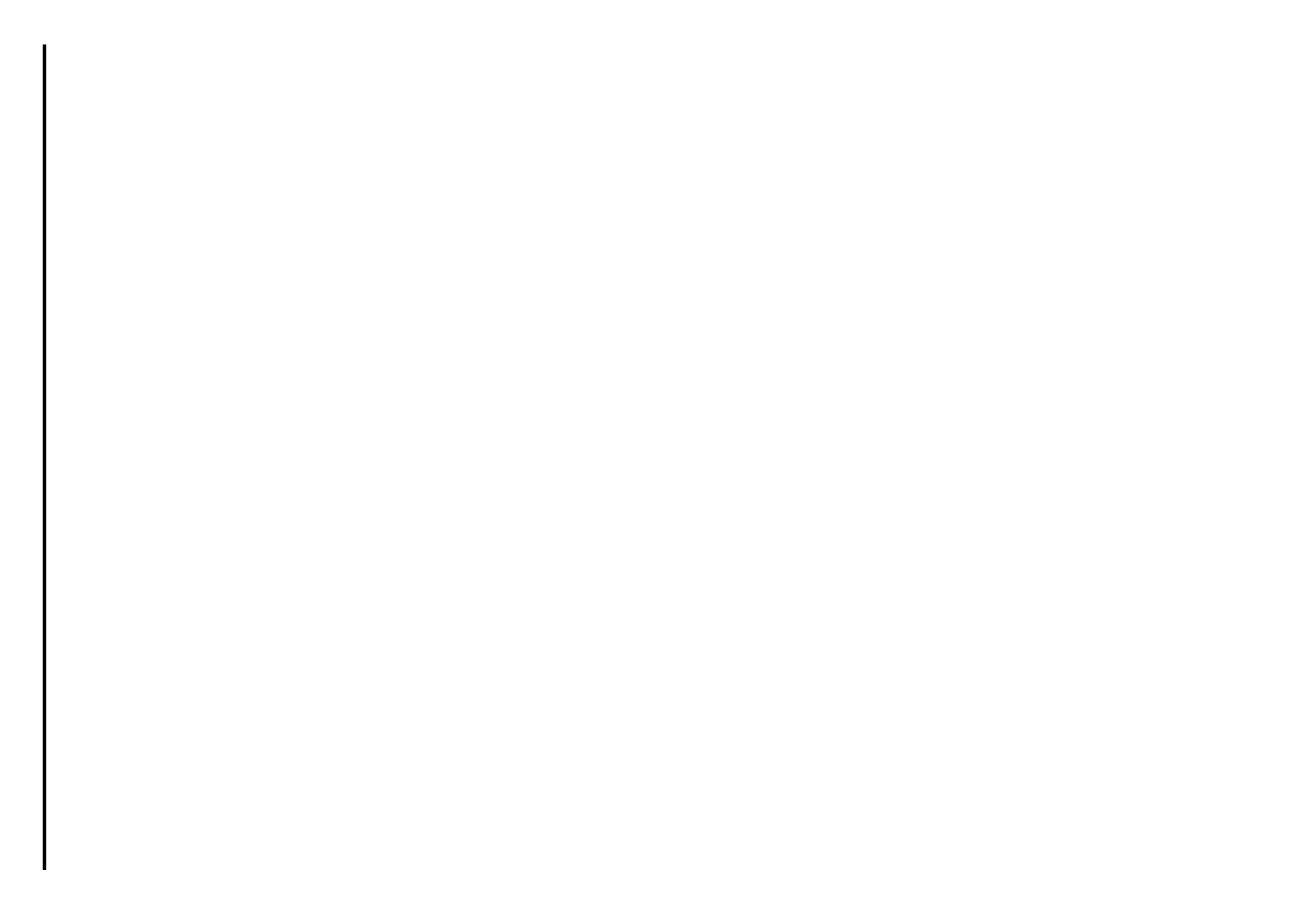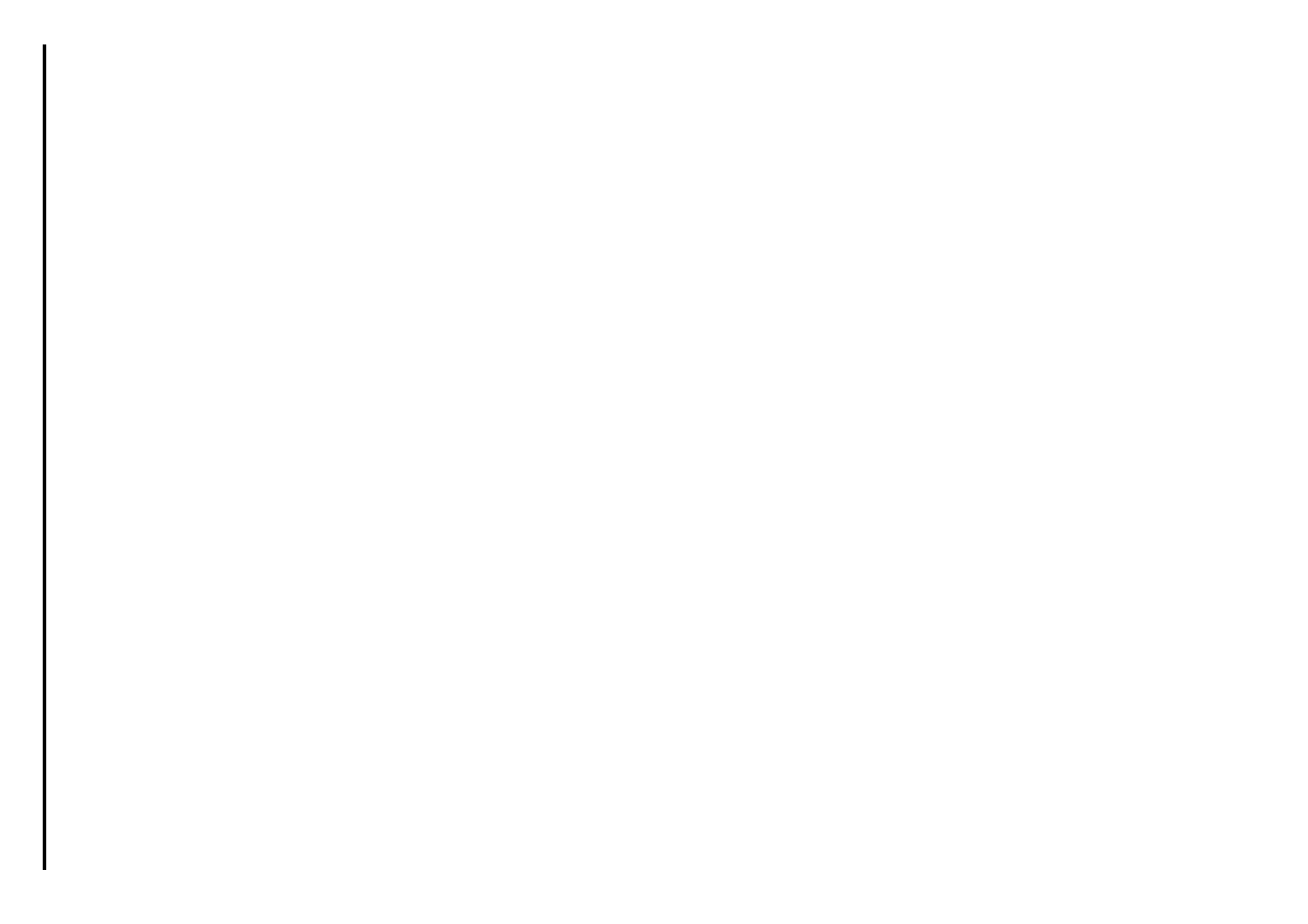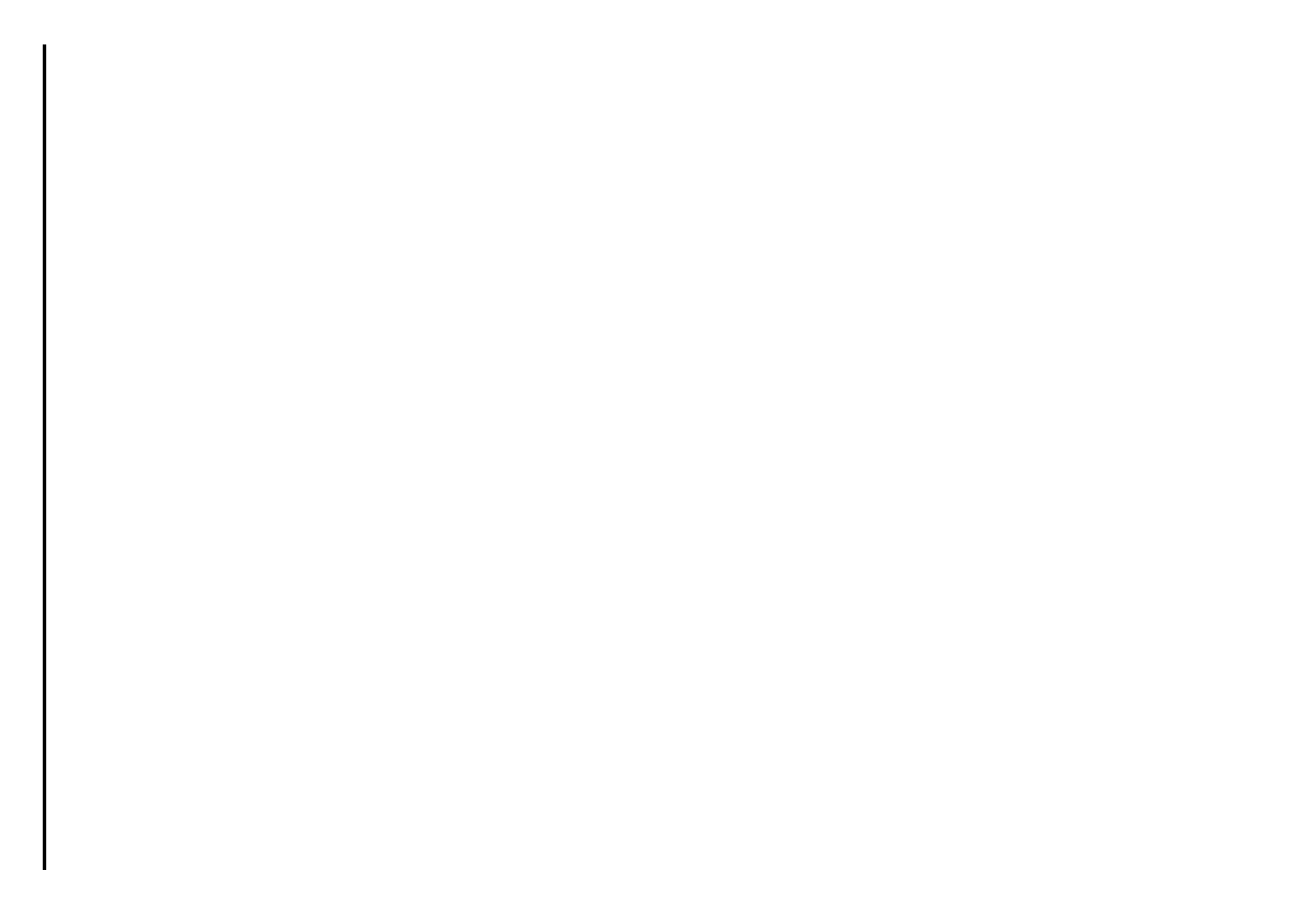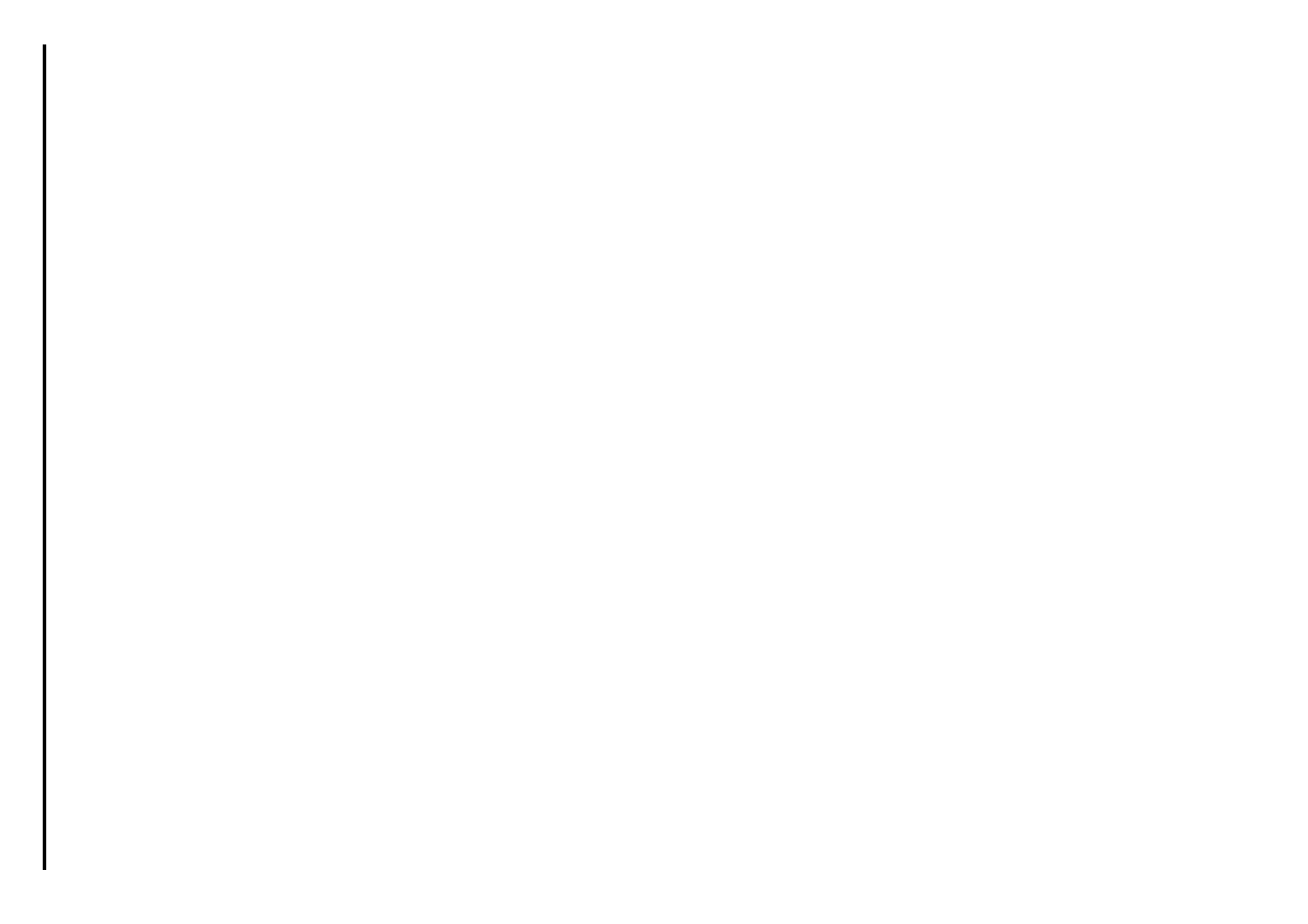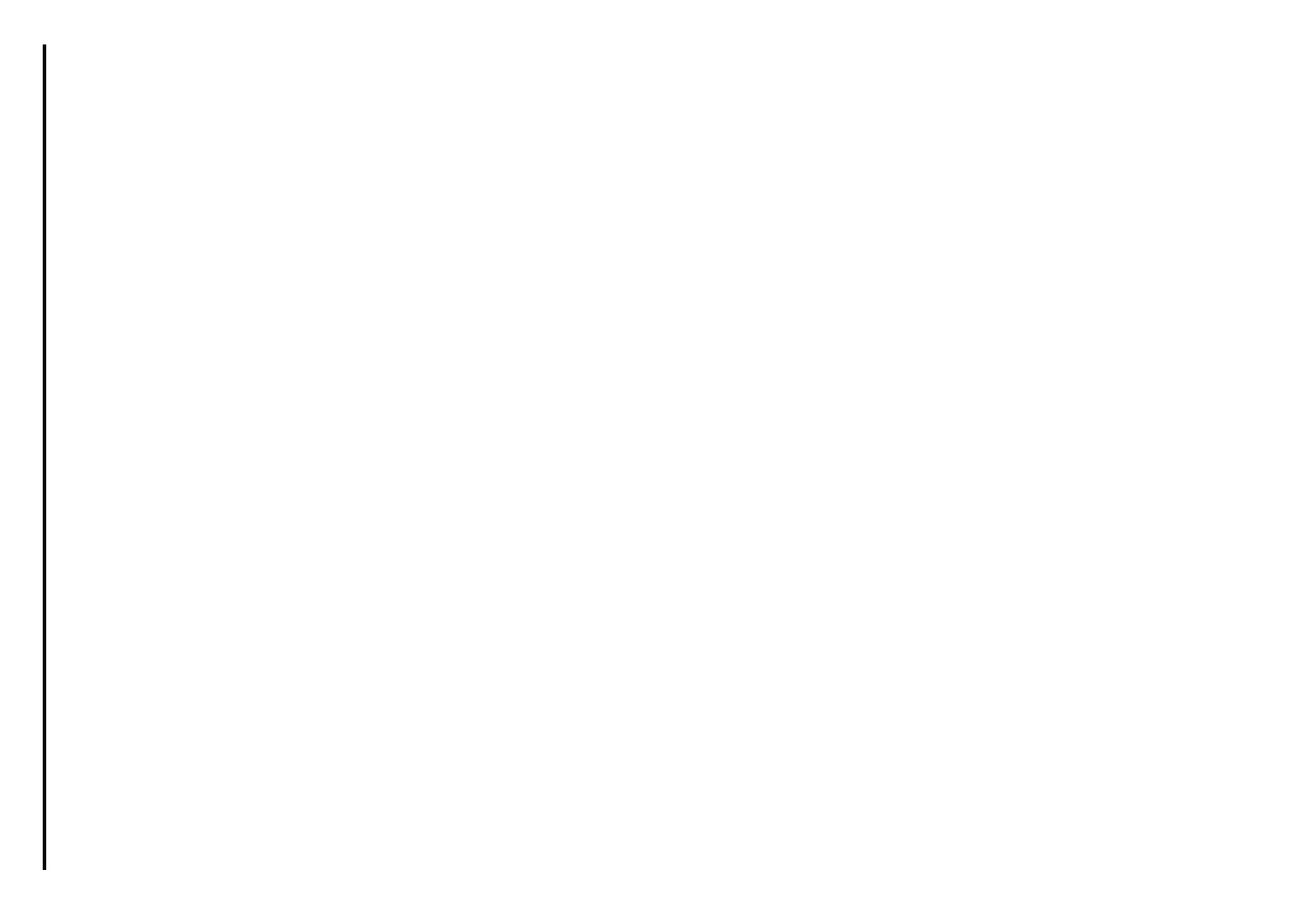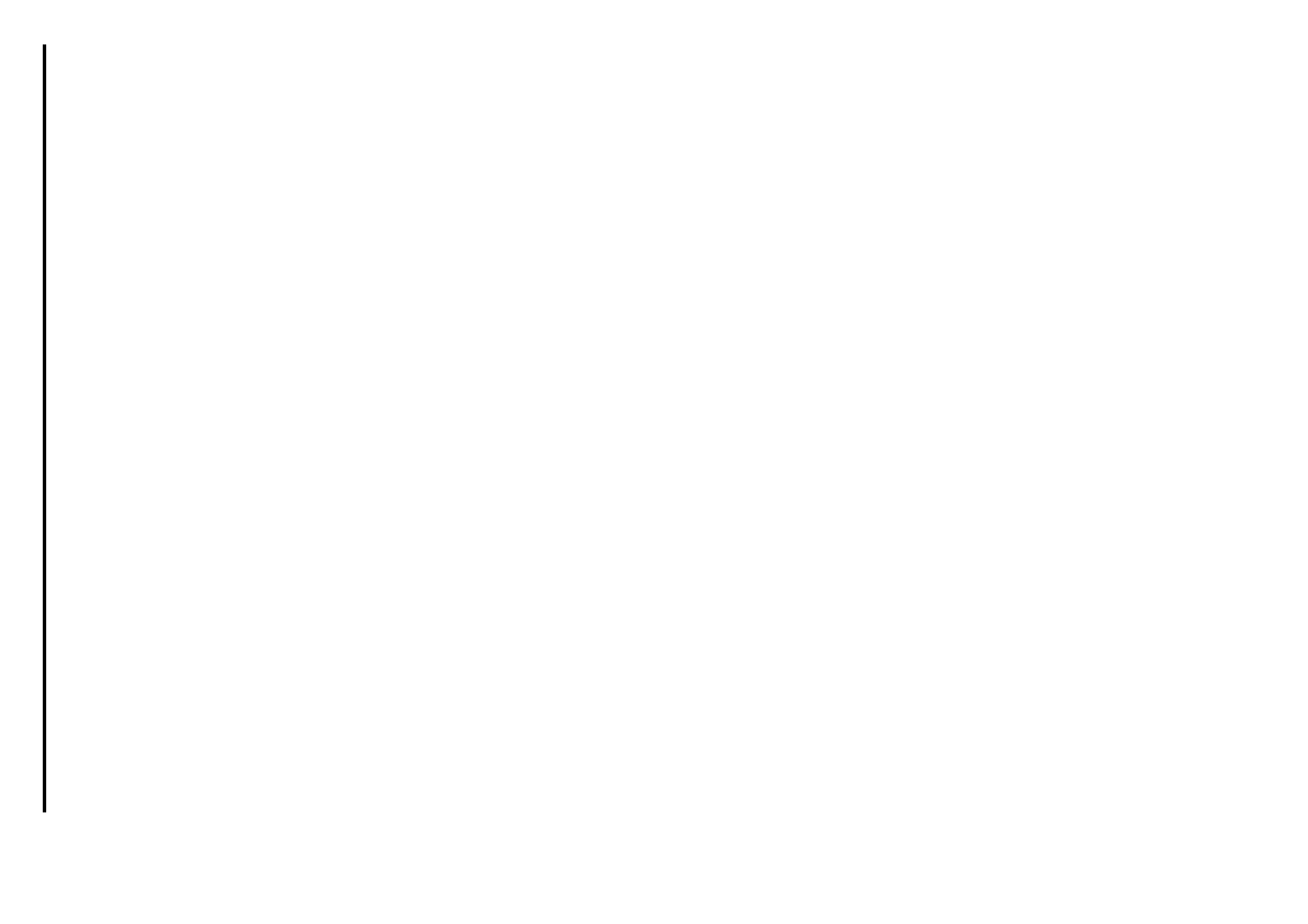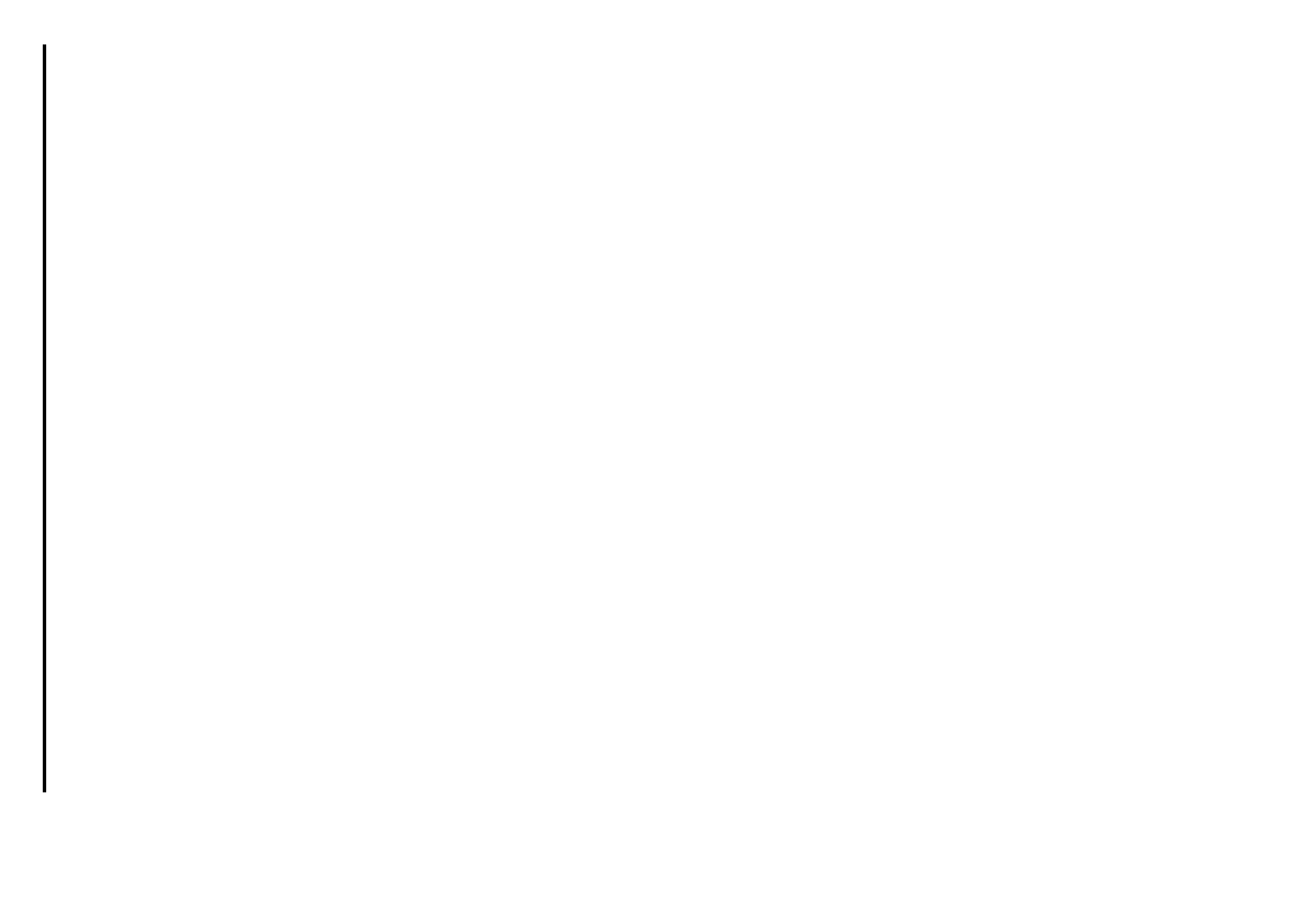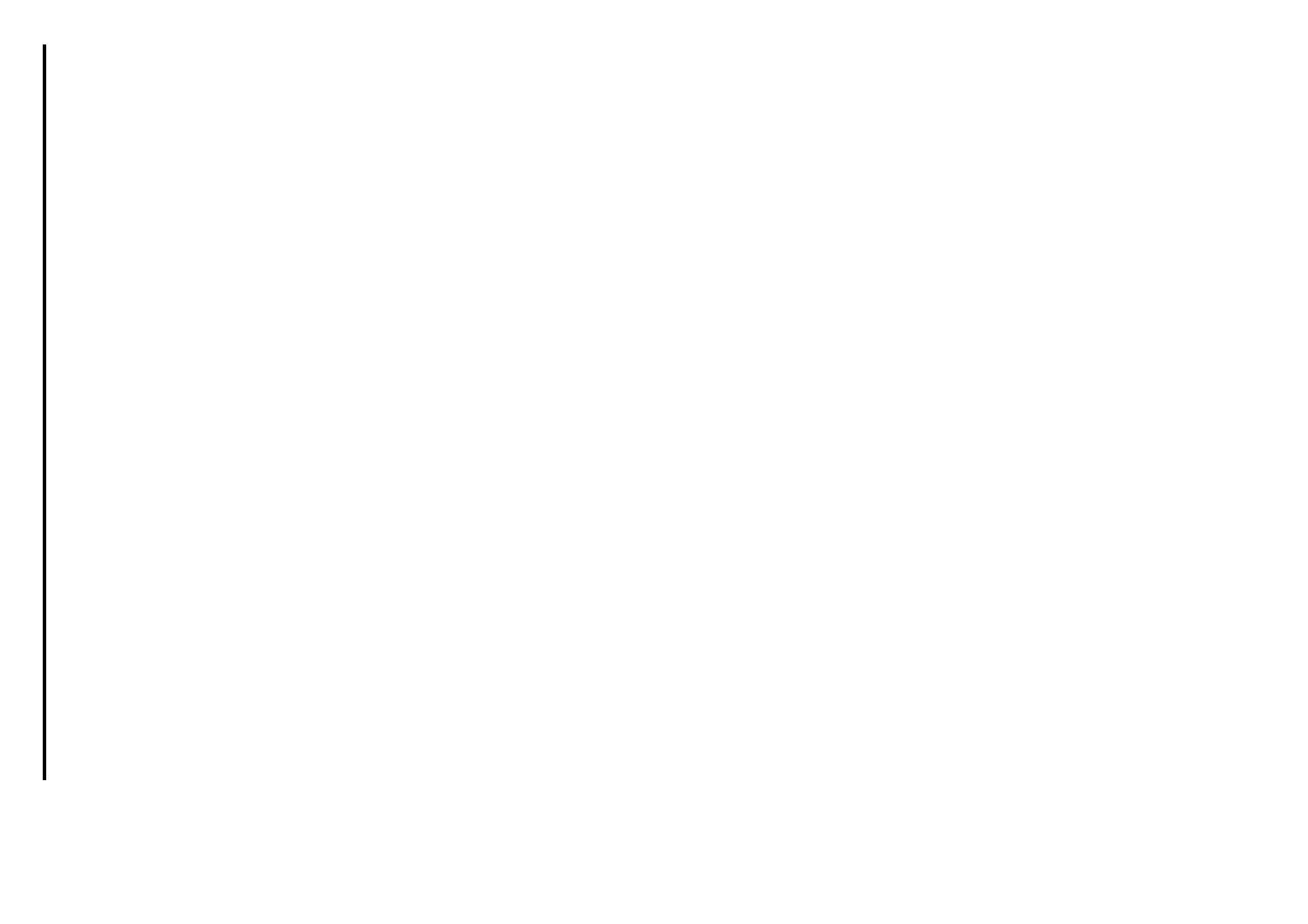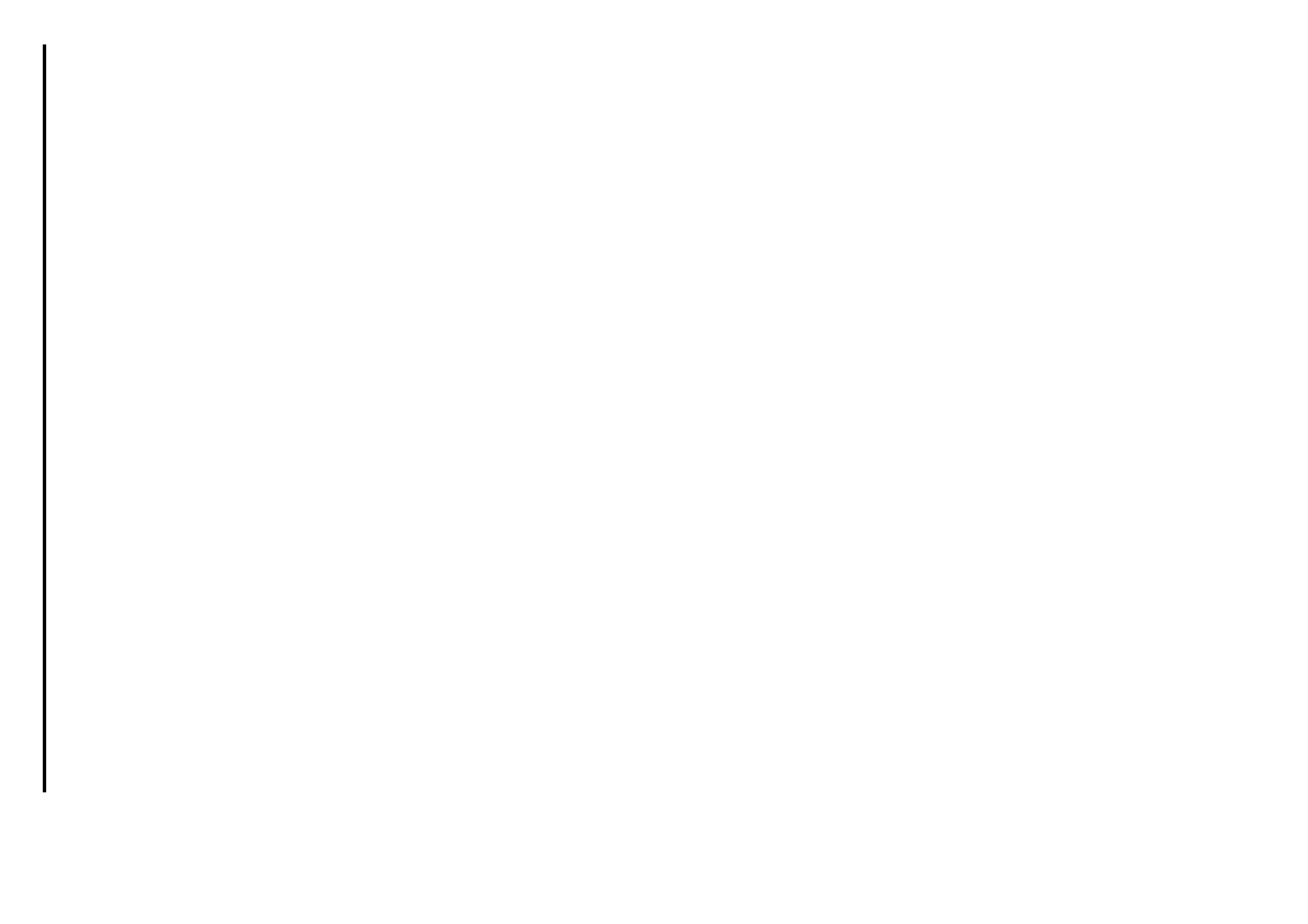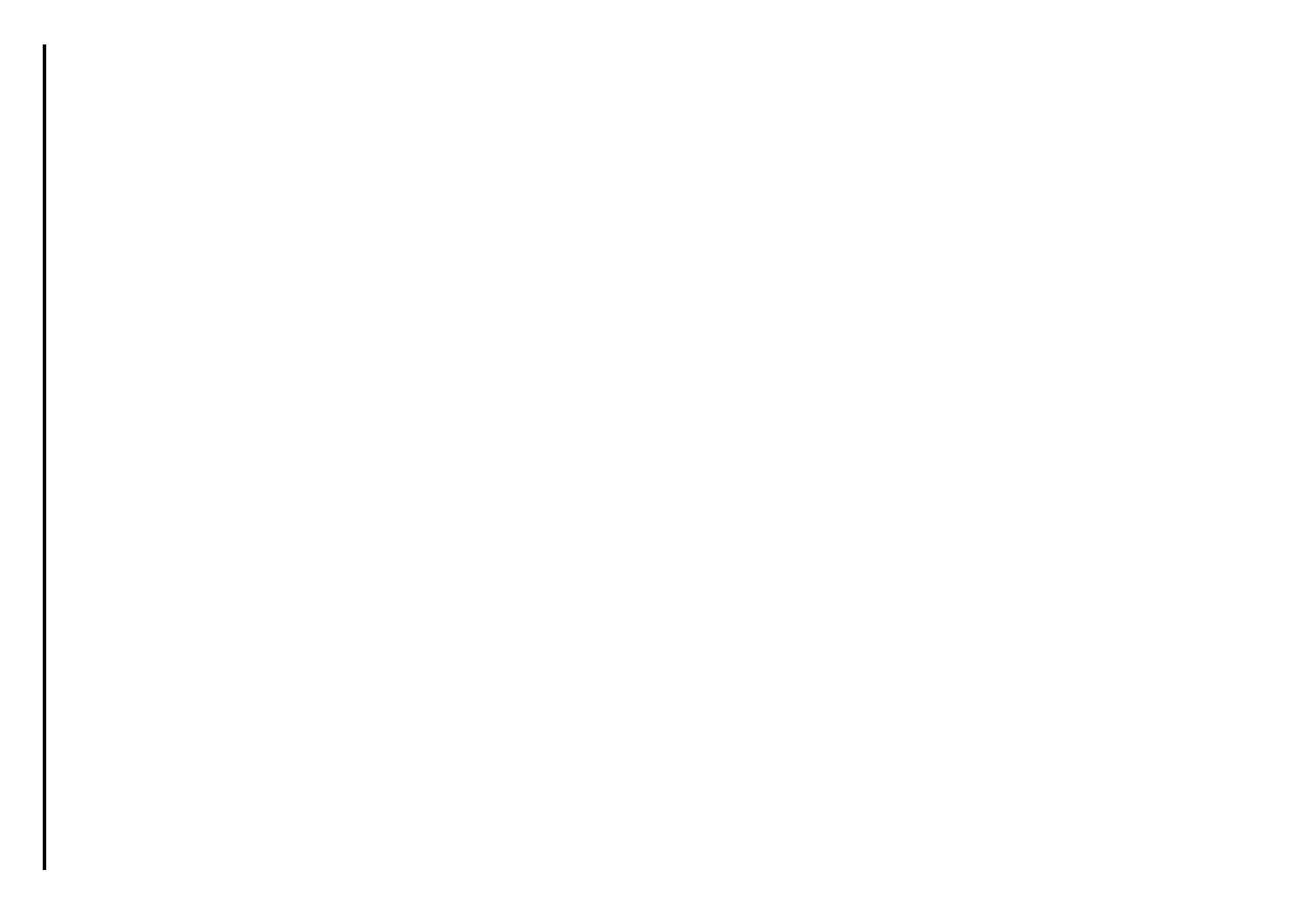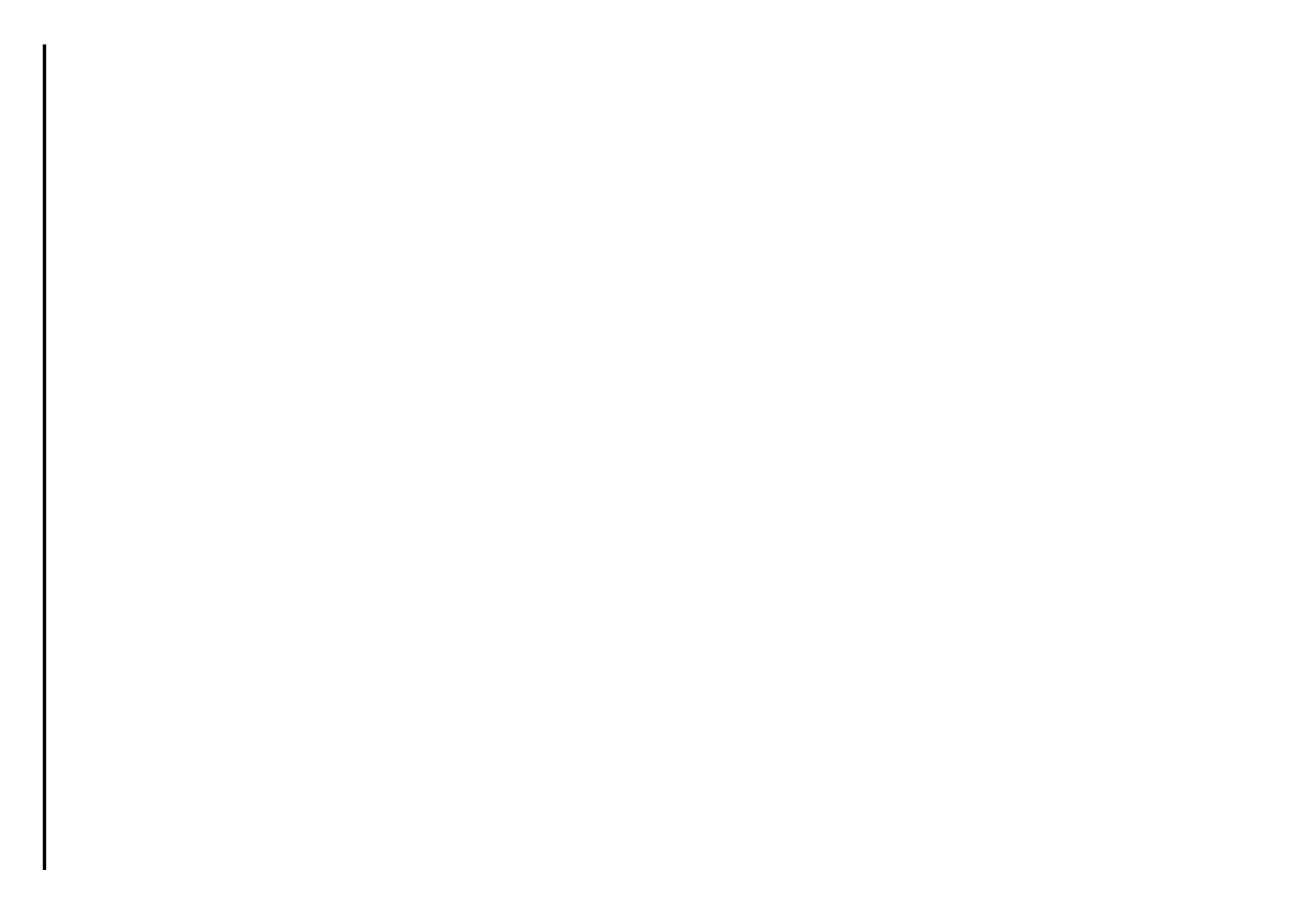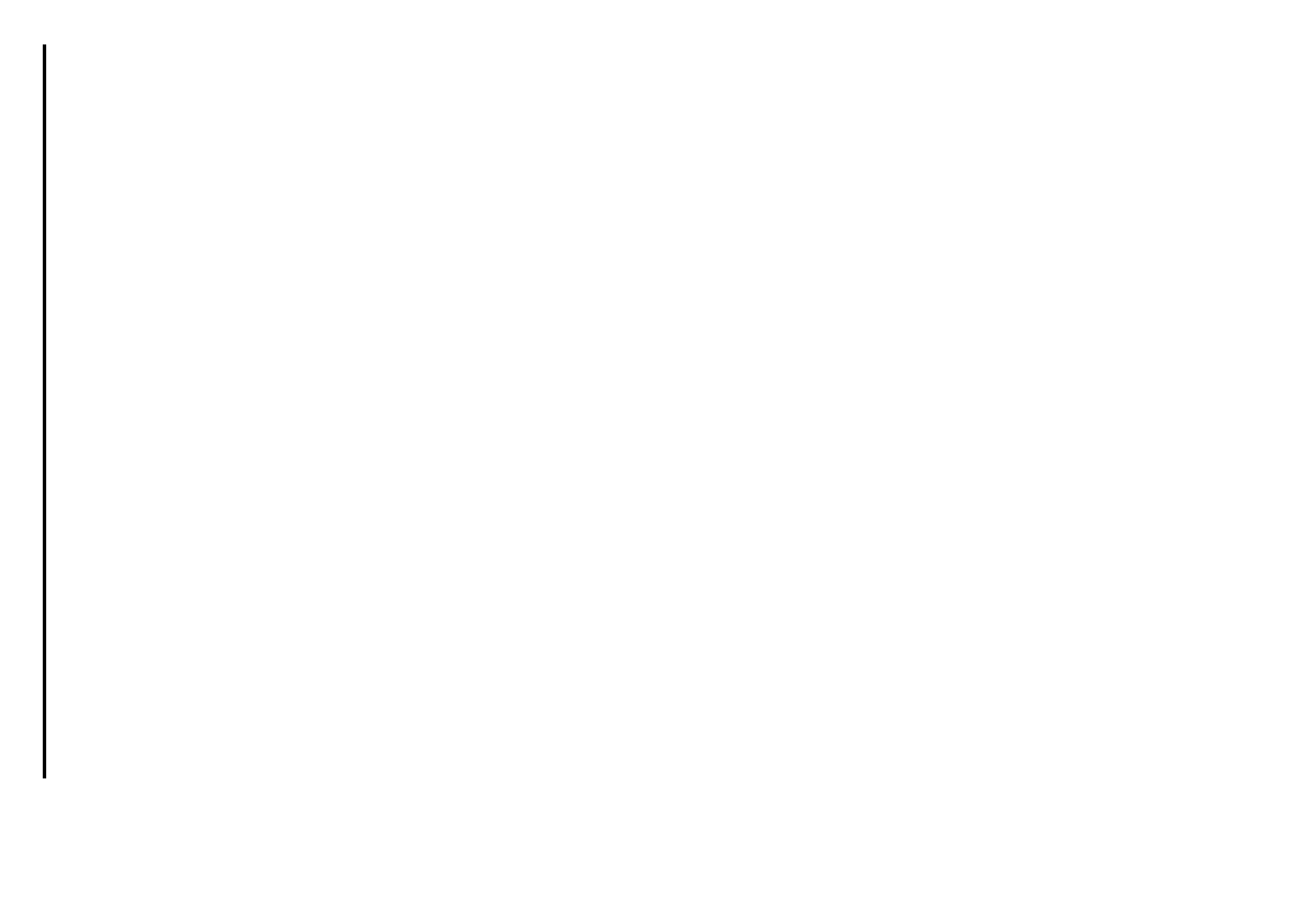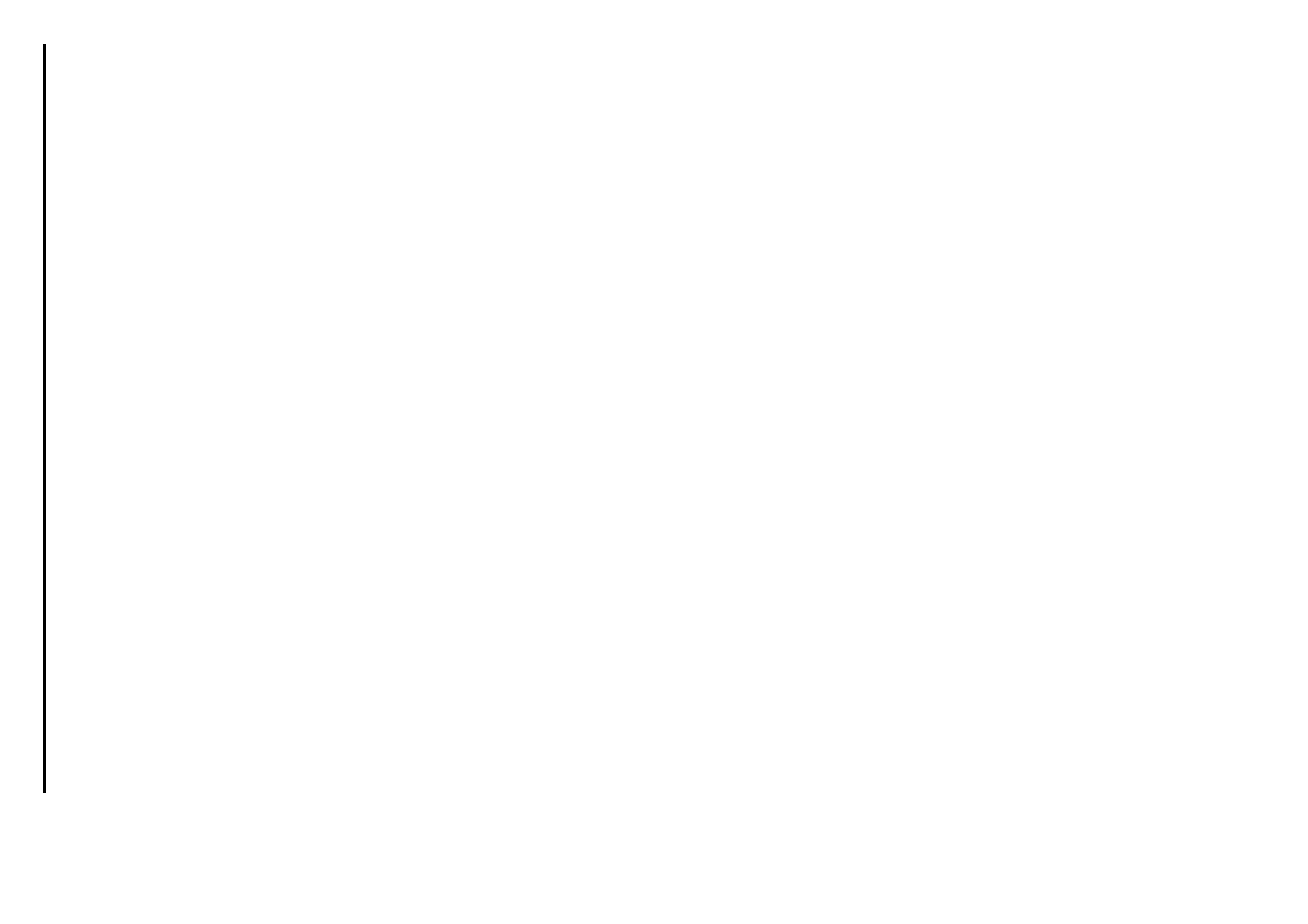